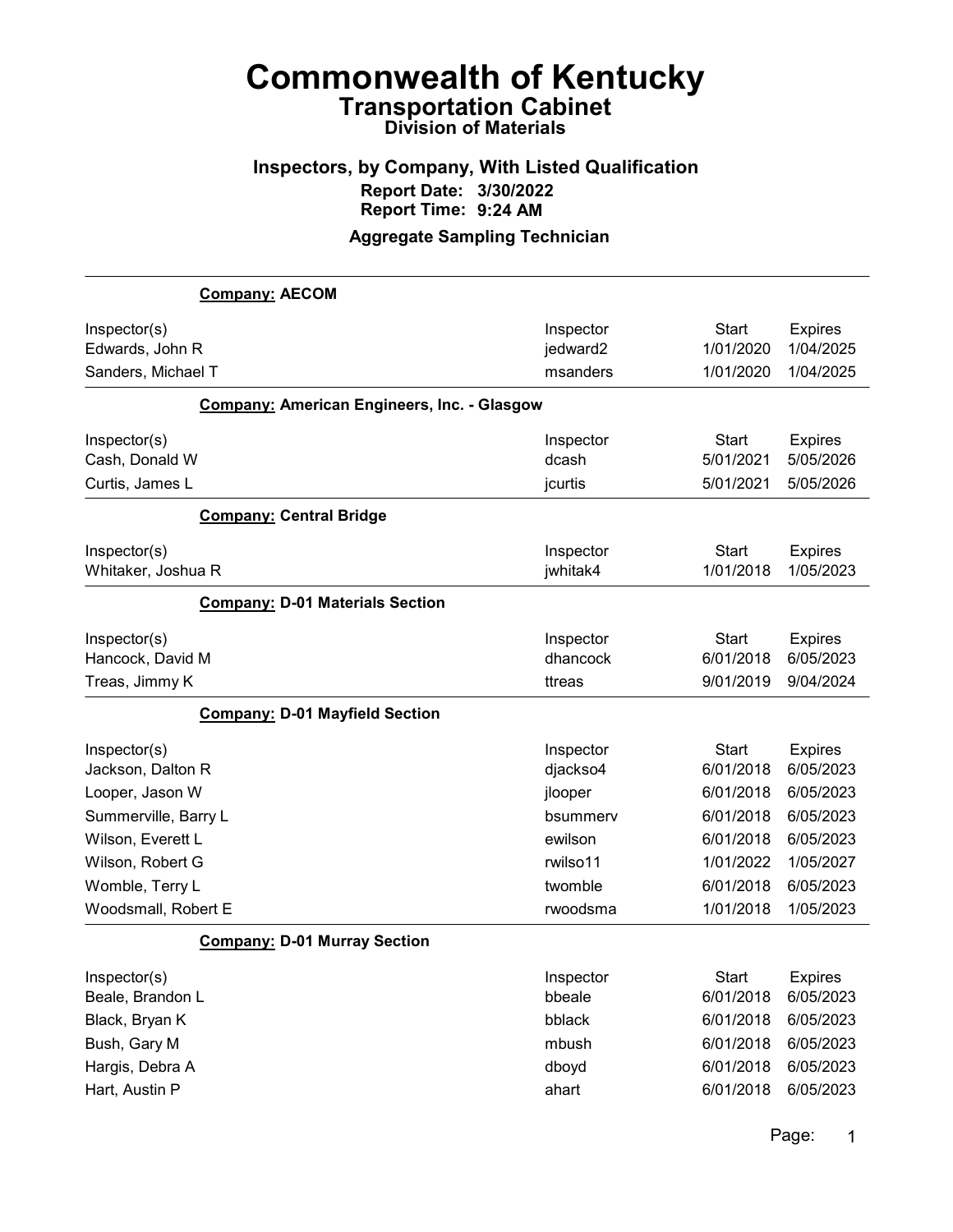## Inspectors, by Company, With Listed Qualification Report Date: 3/30/2022 Report Time: 9:24 AM

| Oliver, Michael R                      | moliver <sub>2</sub> | 6/01/2018    | 6/05/2023      |
|----------------------------------------|----------------------|--------------|----------------|
| Owen, Tyler J                          | towen                | 6/01/2018    | 6/05/2023      |
| Paschall, Sherrie                      | spaschal             | 6/01/2018    | 6/05/2023      |
| Ray, John A                            | jray                 | 6/01/2018    | 6/05/2023      |
| <b>Company: D-01 Paducah Section</b>   |                      |              |                |
| Inspector(s)                           | Inspector            | <b>Start</b> | <b>Expires</b> |
| Futrell, Chad M                        | cfutrell             | 6/01/2018    | 6/05/2023      |
| Houston, Rita V                        | rhouston             | 6/01/2018    | 6/05/2023      |
| Leonard, Jordan A                      | jleonard             | 6/01/2018    | 6/05/2023      |
| Poat, Kyle M                           | kpoat                | 6/01/2018    | 6/05/2023      |
| Pritchett, James V                     | jpritche             | 6/01/2018    | 6/05/2023      |
| Ringstaff, John                        | jringsta             | 9/01/2019    | 9/04/2024      |
| <b>Company: D-01 Smithland Section</b> |                      |              |                |
| Inspector(s)                           | Inspector            | <b>Start</b> | <b>Expires</b> |
| Johnson, Scotty L                      | sjohnso2             | 6/01/2018    | 6/05/2023      |
| O'Brien, James C                       | jobrien              | 6/01/2018    | 6/05/2023      |
| Oates, Jason L                         | joates               | 6/01/2018    | 6/05/2023      |
| Quertermous, Joe L                     | jquerter             | 6/01/2018    | 6/05/2023      |
| Robertson, Robert N                    | nrobert <sub>2</sub> | 6/01/2018    | 6/05/2023      |
| Samanns, Jason                         | jsamanns             | 6/01/2018    | 6/05/2023      |
| Yates, Jordan H                        | jyates2              | 6/01/2018    | 6/05/2023      |
| <b>Company: D-02 Henderson Section</b> |                      |              |                |
| Inspector(s)                           | Inspector            | <b>Start</b> | <b>Expires</b> |
| Bentley, Wes                           | wbentley             | 5/01/2018    | 5/05/2023      |
| Buckman, Roena M                       | rbuckman             | 5/01/2018    | 5/05/2023      |
| Chandler, Bruce A                      | bchandle             | 5/01/2018    | 5/05/2023      |
| Chandler, Timothy A                    | tchandle             | 5/01/2018    | 5/05/2023      |
| Gibbs, Jason B                         | jgibbs2              | 5/01/2018    | 5/05/2023      |
| Leslie, Jeramy A                       | jleslie2             | 5/01/2018    | 5/05/2023      |
| Pierson, Johnathan D                   | jpierson             | 5/01/2021    | 5/05/2026      |
| Powell, Jeremy D                       | jpowell2             | 5/01/2018    | 5/05/2023      |
| Wright, Joni R                         | jwright9             | 5/01/2018    | 5/05/2023      |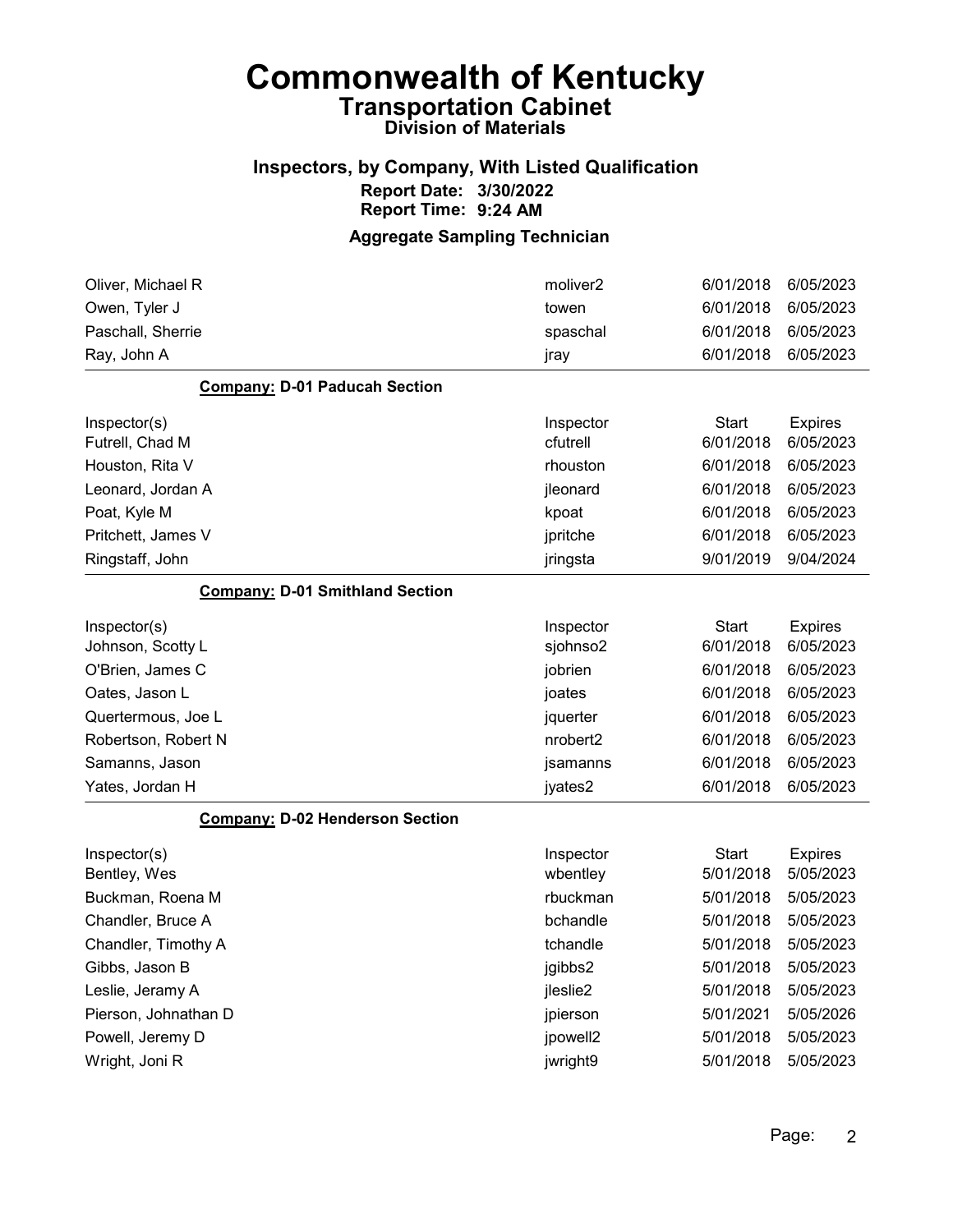### Inspectors, by Company, With Listed Qualification Report Date: 3/30/2022 Report Time: 9:24 AM Aggregate Sampling Technician

## Company: D-02 Hopkinsville Section Inspector(s) **Inspector** Start Expires Gardner, Dakota S dgardne2 1/01/2022 1/05/2027 Gray, Robert B rgray 1/01/2022 1/05/2027 Hyde, Rex L rhyde 2/01/2019 2/05/2024 Mitchell, Jamie S jmitche1 2/01/2019 2/05/2024 Mitchell, Jamie S jmitche1 5/01/2021 5/05/2026 Reeves, Lynn C lreeves 2/01/2018 2/05/2023 Company: D-02 Madisonville Section Inspector(s) **Inspector** Start Expires Bruce, Trace A tbruce 1/01/2020 1/04/2025 Burden, Brandon L bburden 5/01/2018 5/05/2023 Conrad, Eric A econrad 5/01/2021 5/05/2026 Deason, Emily A eshockle 1/01/2020 1/04/2025 Fulton, LaDonna D lfulton 5/01/2021 5/05/2026 Jenkins, Brian W bjenkins 5/01/2018 5/05/2023 Overstreet, Cole A coverstr 1/01/2018 1/05/2023 Sexton, Larry lsexton 5/01/2018 5/05/2023 Shephard, Paul W pshephar 5/01/2021 5/05/2026 Starks, Patrick D pstarks 5/01/2018 5/05/2023 Waggoner, Paul D **pwaggon2** 5/01/2018 5/05/2023 Wilson, Alan W awilson2 2/01/2019 2/05/2024 Company: D-02 Materials Section Inspector(s) **Inspector** Start Expires Colburn, Jason A jcolburn 1/01/2022 1/05/2027 Eison, Curtis G ceison 5/01/2018 5/05/2023 Hoagland, Benton W bhoaglan 1/01/2020 1/04/2025 Mason, Rakeem S rmason 5/01/2018 5/05/2023 Miller, Allen J **amiller4** 5/01/2018 5/05/2023 Company: D-02 Owensboro Section Inspector(s) **Inspector** Start Expires Gray, Samuel N sgray 5/01/2018 5/05/2023

Hoover, Patrick D **phoover** 5/01/2018 5/05/2023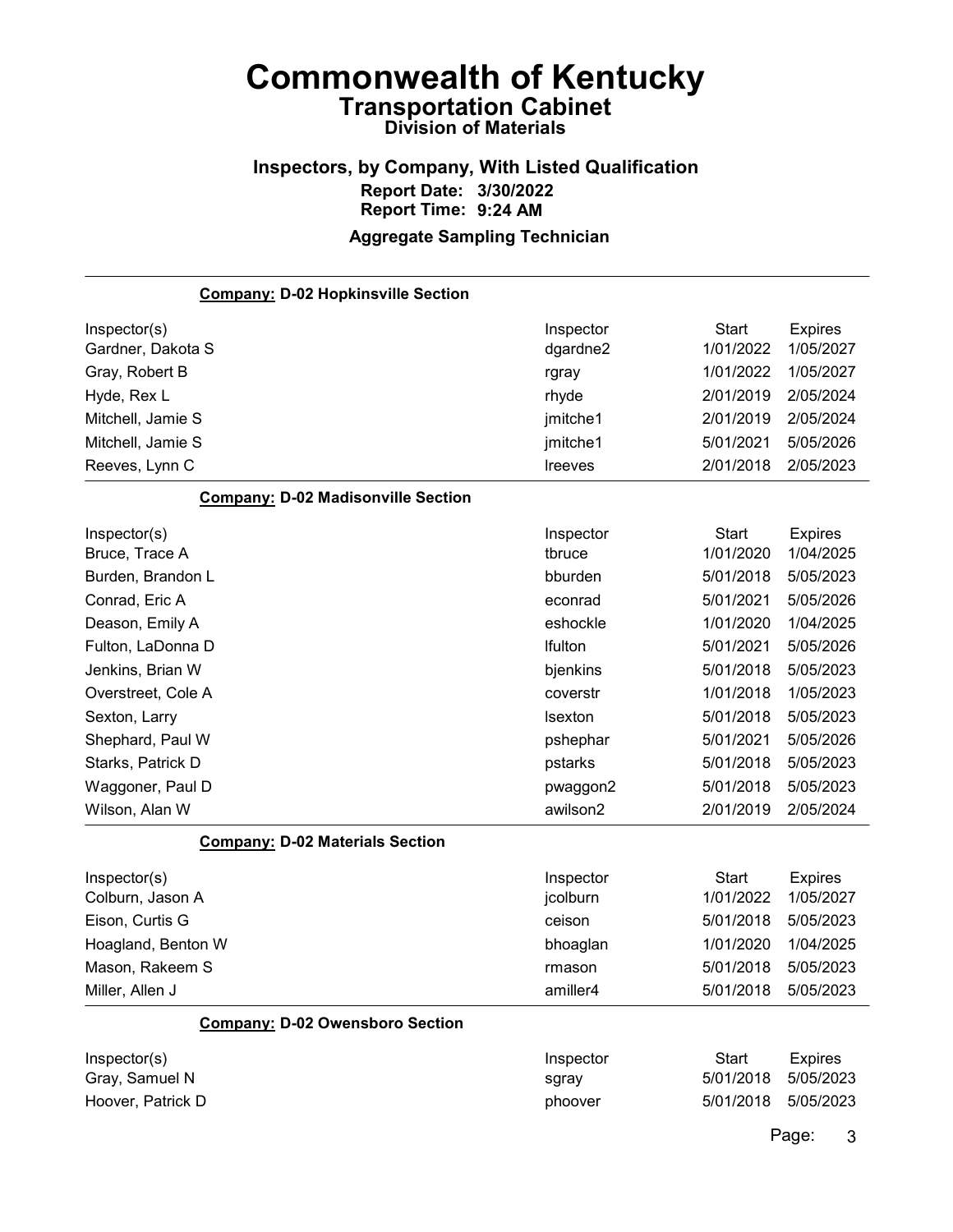# Inspectors, by Company, With Listed Qualification Report Date: 3/30/2022 Report Time: 9:24 AM

| Howard, Cary W                             | choward   | 1/01/2020    | 1/04/2025      |
|--------------------------------------------|-----------|--------------|----------------|
| Howard, Edward E                           | ehoward2  | 5/01/2018    | 5/05/2023      |
| Johnson, John D                            | jjohnso2  | 1/01/2020    | 1/04/2025      |
| Kuykendall, Brent L                        | bkuykend  | 5/01/2018    | 5/05/2023      |
| Mayes, Bryan K                             | bmayes    | 1/01/2020    | 1/04/2025      |
| O'Bryan, Roger D                           | robryan   | 1/01/2020    | 1/04/2025      |
| Payne, Ricky B                             | rpayne    | 1/01/2020    | 1/04/2025      |
| Reynolds, John R                           | jreynol3  | 5/01/2018    | 5/05/2023      |
| Sharp, William R                           | wsharp    | 5/01/2018    | 5/05/2023      |
| Ward, Carolyn J                            | cward2    | 1/01/2020    | 1/04/2025      |
| <b>Company: D-03 Bowling Green Section</b> |           |              |                |
| Inspector(s)                               | Inspector | <b>Start</b> | <b>Expires</b> |
| Anderson, Magon A                          | manderso  | 5/01/2021    | 5/05/2026      |
| Colter, Daniel R                           | dcolter   | 1/01/2018    | 1/05/2023      |
| Hammer, Daniel R                           | dhammer   | 1/01/2018    | 1/05/2023      |
| Hughes, Matthew S                          | mhughes   | 1/01/2022    | 1/05/2027      |
| Meador, Lawrence A                         | Imeador   | 5/01/2018    | 5/05/2023      |
| Payton, Stuart W                           | spayton   | 5/01/2021    | 5/05/2026      |
| Smith, Christopher W                       | csmith19  | 1/01/2020    | 1/04/2025      |
| Smith, Robert Tyler                        | tsmith4   | 2/01/2019    | 2/05/2024      |
| Spidel, Travis M                           | tspidel   | 5/01/2021    | 5/05/2026      |
| Wilson, Jonathan B                         | jwilson   | 1/01/2022    | 1/05/2027      |
| <b>Company: D-03 Glasgow Section</b>       |           |              |                |
| Inspector(s)                               | Inspector | <b>Start</b> | <b>Expires</b> |
| Cline, Richey B                            | rcline    | 1/01/2020    | 1/04/2025      |
| Dismon, Joe L                              | jdismon   | 1/01/2020    | 1/04/2025      |
| Fisher, Kaleb B                            | kfisher   | 5/01/2018    | 5/05/2023      |
| Gibson, Roy                                | rgibson   | 5/01/2018    | 5/05/2023      |
| Hodges, Gavin V                            | gyoung    | 5/01/2018    | 5/05/2023      |
| Phelps, Bobby L                            | bphelps2  | 1/01/2022    | 1/05/2027      |
| Rigsby, Jim D                              | jrigsby   | 1/01/2020    | 1/04/2025      |
| Shirley, Tony H                            | thsirley  | 5/01/2018    | 5/05/2023      |
| Thompson, Jeff D                           | jeffthom  | 1/01/2022    | 1/05/2027      |
| Walden, Casey J                            | cwalden   | 1/01/2020    | 1/04/2025      |
|                                            |           |              |                |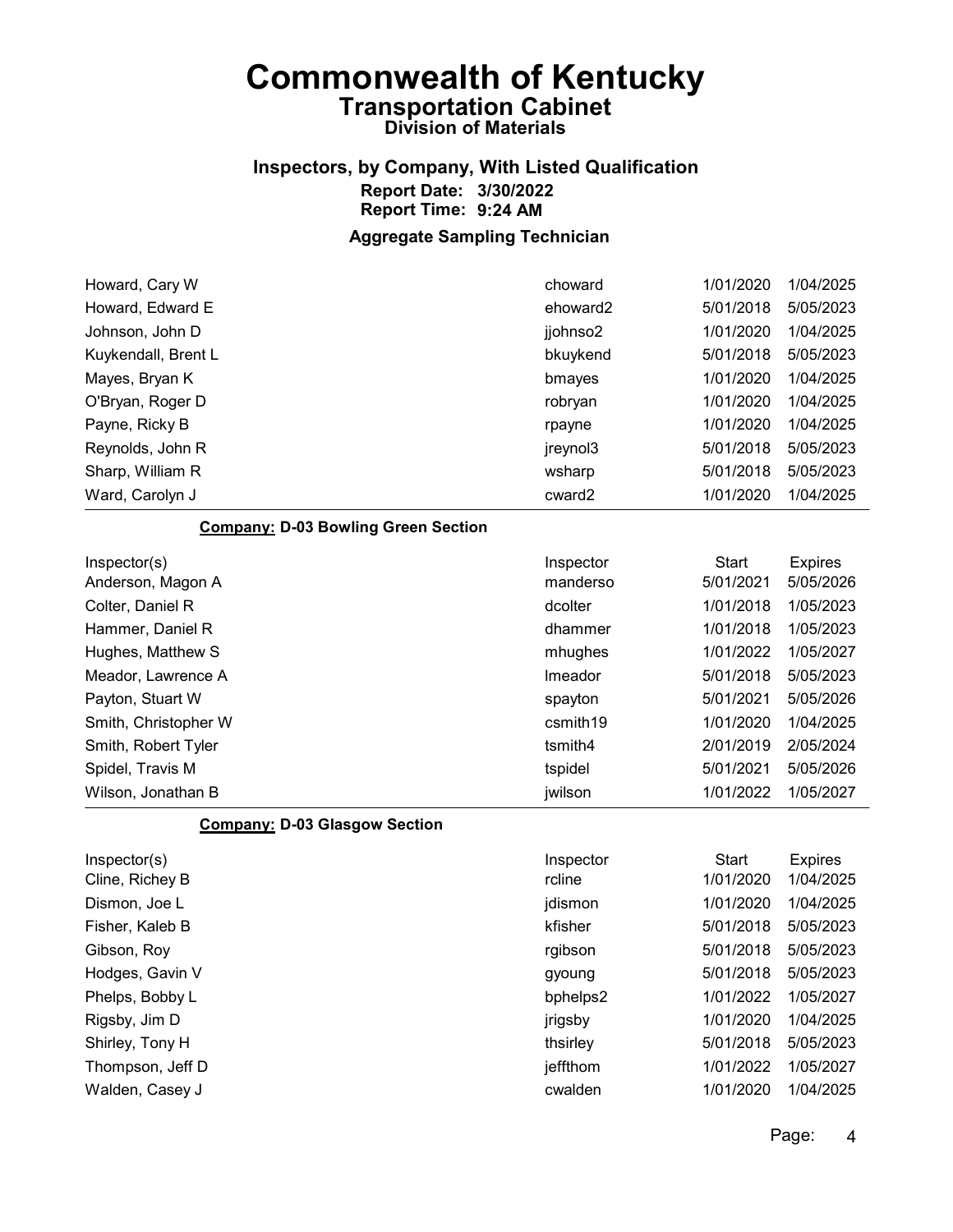## Inspectors, by Company, With Listed Qualification Report Date: 3/30/2022 Report Time: 9:24 AM

| <b>Company: D-03 Materials Section</b>    |               |              |                |
|-------------------------------------------|---------------|--------------|----------------|
| Inspector(s)                              | Inspector     | <b>Start</b> | <b>Expires</b> |
| Appleby, Mike                             | mappleby      | 1/01/2020    | 1/04/2025      |
| <b>Company: D-03 Russellville Section</b> |               |              |                |
| Inspector(s)                              | Inspector     | <b>Start</b> | <b>Expires</b> |
| Ashby, Tony K                             | tashby        | 9/01/2019    | 9/04/2024      |
| Crawford, Ronald H                        | hcrawfor      | 5/01/2018    | 5/05/2023      |
| Gill, Matthew C                           | mgill2        | 1/01/2022    | 1/05/2027      |
| Glass, Ron V                              | rglass2       | 9/01/2019    | 9/04/2024      |
| Hall, Bradford H                          | bhall3        | 1/01/2020    | 1/04/2025      |
| Kemp, Jeffery W                           | jkemp         | 5/01/2018    | 5/05/2023      |
| Moore, Jamison C                          | jmoore11      | 5/01/2021    | 5/05/2026      |
| VanZee, Raymond J                         | rvanzee       | 5/01/2021    | 5/05/2026      |
| <b>Company: D-03 Scottsville Section</b>  |               |              |                |
| Inspector(s)                              | Inspector     | <b>Start</b> | <b>Expires</b> |
| Charlton, Allen K                         | acharlto      | 9/01/2019    | 9/04/2024      |
| Cornwell, Joshua N                        | jcornwe2      | 1/01/2018    | 1/05/2023      |
| Dismon, Terry D                           | tdismon       | 5/01/2018    | 5/05/2023      |
| Dyer, Bradley E                           | bdyer         | 5/01/2018    | 5/05/2023      |
| Hurley, Clifton D                         | churley       | 1/01/2020    | 1/04/2025      |
| Netherton, Cory                           | cnethert      | 1/01/2018    | 1/05/2023      |
| Skimehorn, David E                        | dskimeho      | 5/01/2018    | 5/05/2023      |
| Starr, Patrick B                          | bstarr        | 1/01/2020    | 1/04/2025      |
| <b>Company: D-04 Bardstown Section</b>    |               |              |                |
| Inspector(s)                              | Inspector     | <b>Start</b> | <b>Expires</b> |
| Begley, Jenny L                           | jbegley2      | 5/01/2021    | 5/05/2026      |
| Benningfield, Troy B                      | tbenning      | 5/01/2018    | 5/05/2023      |
| Culver, James E                           | eculver       | 5/01/2021    | 5/05/2026      |
| Hall, Aaron D                             | ahall6        | 1/01/2020    | 1/04/2025      |
| Leete, Jeffrey W                          | jleete        | 5/01/2021    | 5/05/2026      |
| Lewis, Lloyd D                            | <b>Ilewis</b> | 5/01/2018    | 5/05/2023      |
|                                           |               |              |                |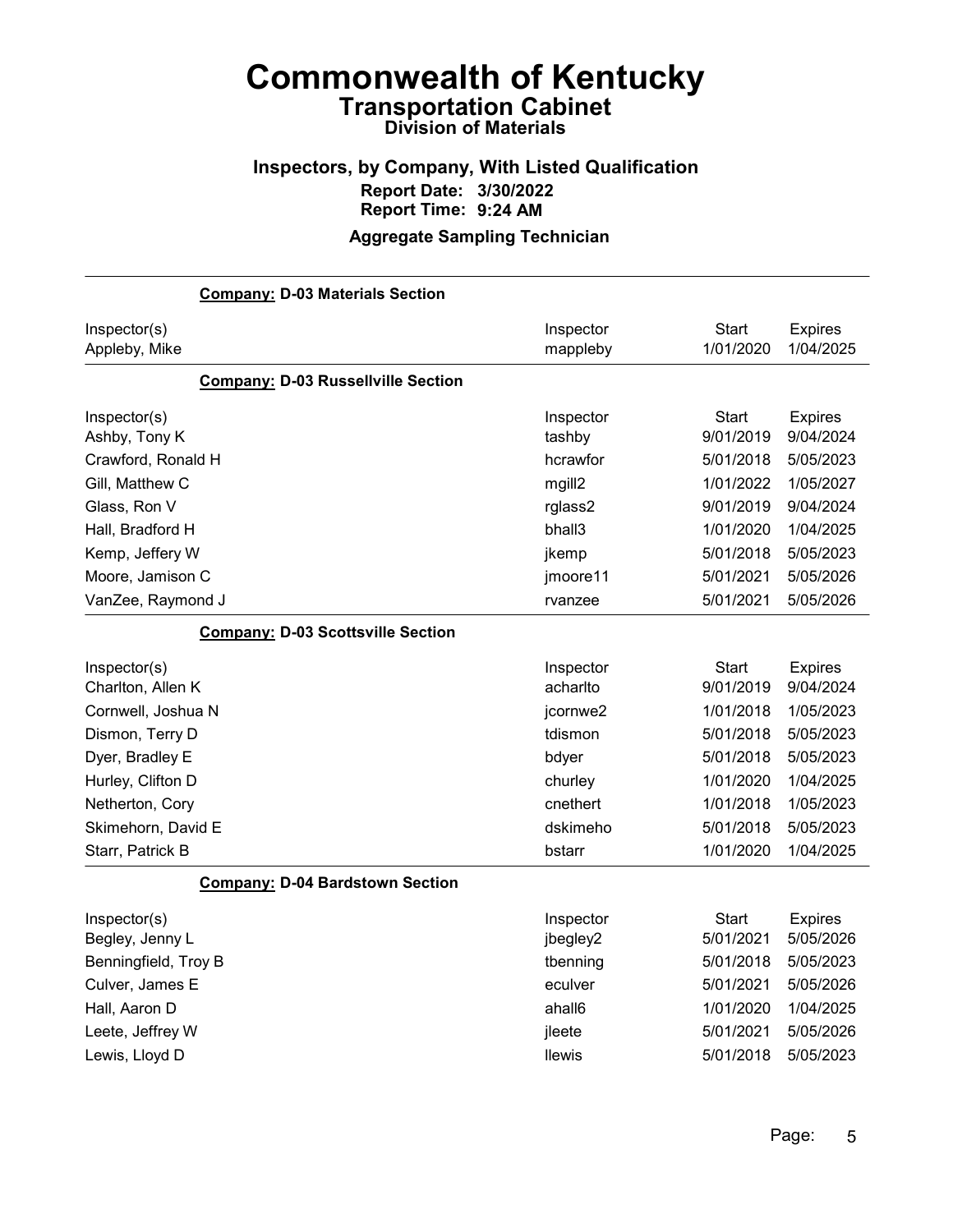## Inspectors, by Company, With Listed Qualification Report Date: 3/30/2022 Report Time: 9:24 AM Aggregate Sampling Technician

| <b>Company: D-04 Cambellsville Section</b> |                |              |                |
|--------------------------------------------|----------------|--------------|----------------|
| Inspector(s)                               | Inspector      | <b>Start</b> | <b>Expires</b> |
| Bills, Michael H                           | mbills         | 1/01/2022    | 1/05/2027      |
| Caldwell, Charles A                        | ccaldwe2       | 1/28/2019    | 2/01/2024      |
| Cox, Terry L                               | tcox2          | 9/01/2019    | 9/04/2024      |
| Craig, Brandon L                           | bcraig2        | 1/01/2019    | 1/05/2024      |
| Farmer, Thomas E                           | efarmer        | 1/01/2022    | 1/05/2027      |
| Gootee, Lauren M                           | <b>Ifarmer</b> | 1/01/2020    | 1/04/2025      |
| Gribbins, Raymond C                        | rgribbi2       | 5/01/2018    | 5/05/2023      |
| Jewell, William C                          | wjewell        | 1/01/2018    | 1/05/2023      |
| Morrison, Christopher D                    | cmorriso       | 9/01/2019    | 9/04/2024      |
| Pierce, Brian J                            | bpierce        | 1/01/2018    | 1/05/2023      |
| Pierce, Larry D                            | Ipierce        | 1/01/2022    | 1/05/2027      |
| Riggins, David C                           | driggins       | 5/01/2018    | 5/05/2023      |
| Squires, Mitchell W                        | msquires       | 9/01/2019    | 9/04/2024      |
| Summers, Craig L                           | csummers       | 5/01/2018    | 5/05/2023      |
| Wayne, Daniel J                            | dwayne2        | 1/01/2018    | 1/05/2023      |
| <b>Company: D-04 Elizabethtown Section</b> |                |              |                |
| Inspector(s)                               | Inspector      | <b>Start</b> | Expires        |
| Bagby, Brandon R                           | bbagby         | 1/01/2018    | 1/05/2023      |
| Bennett, Chris R                           | cbennet2       | 1/01/2020    | 1/04/2025      |
| Dennis, Travis C                           | tdennis        | 9/01/2019    | 9/04/2024      |
| Ditto, Cody C                              | cditto         | 1/08/2018    | 1/12/2023      |
| Egan, Terry D                              | tegan          | 1/01/2018    | 1/05/2023      |
| Grey, Craig A                              | cgrey          | 5/01/2018    | 5/05/2023      |
| Hall, Jarred D                             | jhall          | 5/01/2021    | 5/05/2026      |
| Hamilton, William E                        | ehami          | 1/01/2018    | 1/05/2023      |
| Hampton, Christopher S                     | champton       | 1/01/2018    | 1/05/2023      |
| Hobby, Ivey W                              | ihobby         | 5/01/2018    | 5/05/2023      |
| Milliner, Doug S                           | dmillin2       | 2/01/2019    | 2/05/2024      |
| O'Keefe, Tim B                             | tokeefe        | 1/01/2018    | 1/05/2023      |
| Reynolds, Justin W                         | jreynol4       | 5/01/2018    | 5/05/2023      |
| Shockley, Matthew A                        | mshockle       | 1/01/2020    | 1/04/2025      |
| Sowders, Christopher A                     | csowders       | 1/01/2018    | 1/05/2023      |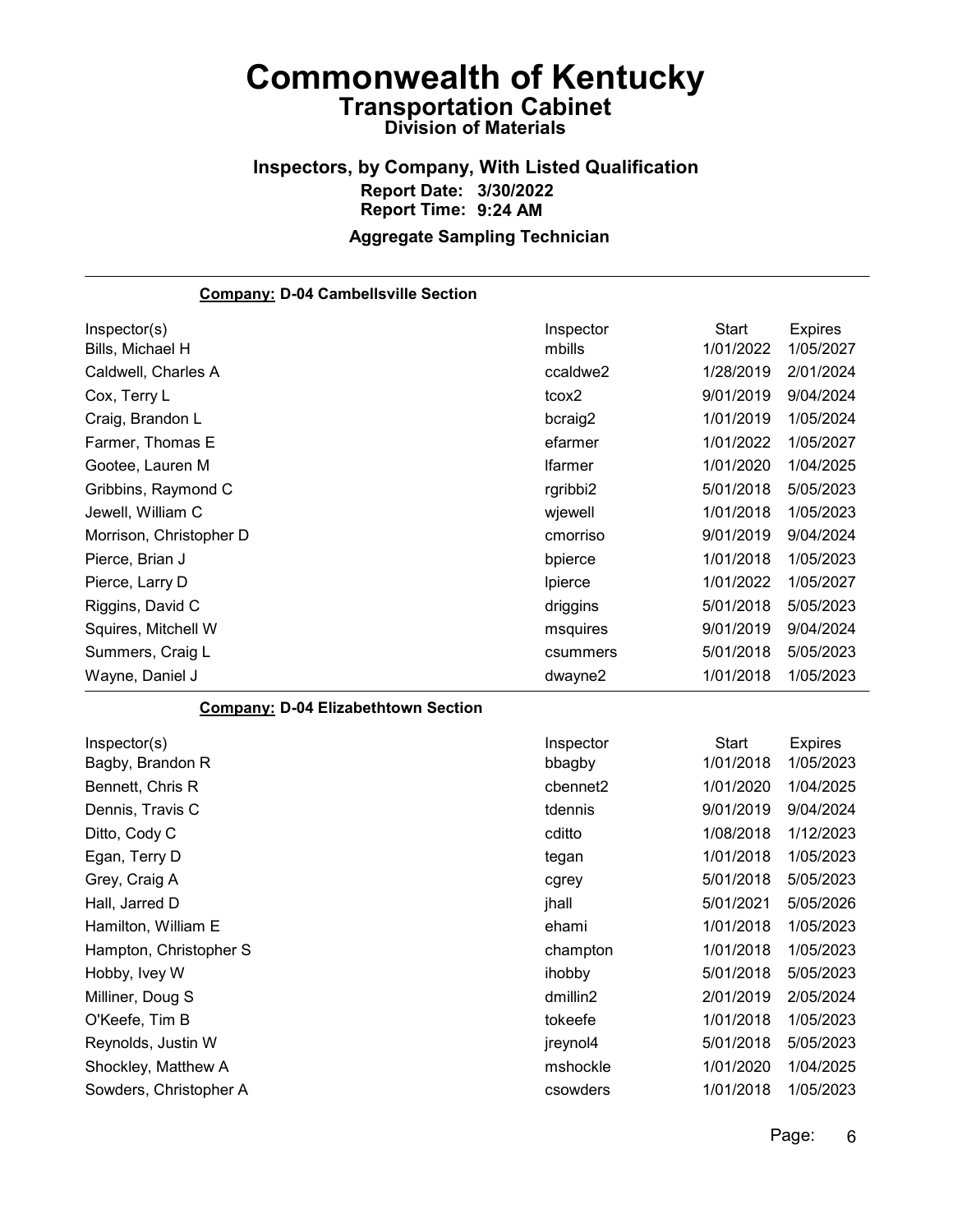## Inspectors, by Company, With Listed Qualification Report Date: 3/30/2022 Report Time: 9:24 AM Aggregate Sampling Technician

| <b>Company: D-04 Hardinsburg Section</b> |           |              |                |
|------------------------------------------|-----------|--------------|----------------|
| Inspector(s)                             | Inspector | <b>Start</b> | <b>Expires</b> |
| Ammons, Joe C                            | jammons   | 1/01/2020    | 1/04/2025      |
| Beauchamp, James A                       | jbeaucha  | 5/01/2021    | 5/05/2026      |
| Beauchamp, Rebecca S                     | rbeaucha  | 5/01/2021    | 5/05/2026      |
| Decker, Dakota R                         | ddecker2  | 5/01/2021    | 5/05/2026      |
| Dennison, Derrick R                      | ddenniso  | 1/01/2018    | 1/05/2023      |
| Duncan, Chris D                          | cduncan   | 5/01/2018    | 5/05/2023      |
| Goodrich, Gordon L                       | ggoodric  | 1/01/2018    | 1/05/2023      |
| Gregory, Brian L                         | bgregory  | 1/01/2018    | 1/05/2023      |
| Hodge, Kevin R                           | khodge    | 1/01/2018    | 1/05/2023      |
| Logsdon, Timmy R                         | tlogsdon  | 1/01/2020    | 1/04/2025      |
| Nunn, Jonathan                           | jnunn2    | 1/01/2018    | 1/05/2023      |
| Pierce, Kevin M                          | kpierce2  | 1/01/2020    | 1/04/2025      |
| Smith, Jared D                           | jsmith6   | 1/01/2018    | 1/05/2023      |
| <b>Company: D-04 Materials Section</b>   |           |              |                |
| Inspector(s)                             | Inspector | <b>Start</b> | <b>Expires</b> |
| Bradshaw, Johnathon K                    | jbradsh2  | 1/01/2020    | 1/04/2025      |
| Despain, Marshall W                      | mdespain  | 9/01/2019    | 9/04/2024      |
| Graham, Delbert                          | dgraham2  | 5/01/2018    | 5/05/2023      |
| <b>Company: D-05 Frankfort Section</b>   |           |              |                |
| Inspector(s)                             | Inspector | <b>Start</b> | <b>Expires</b> |
| Baker, Christopher L                     | cbaker    | 2/01/2019    | 2/05/2024      |
| Dean, Jonathan C                         | jdean4    | 9/01/2019    | 9/04/2024      |
| Gabbard, Matthew D                       | mgabbard  | 1/01/2019    | 1/05/2024      |
| Kelly, Charles E                         | ckelly2   | 1/01/2019    | 1/05/2024      |
| Lines, Justin M                          | jlines    | 1/01/2020    | 1/04/2025      |
| Mitchell, Michael S                      | mmitche1  | 1/01/2020    | 1/04/2025      |
| Wise, Shane O                            | swise     | 1/01/2019    | 1/05/2024      |
| <b>Company: D-05 Louisville Section</b>  |           |              |                |
| Inspector(s)                             | Inspector | <b>Start</b> | <b>Expires</b> |
| Angermeier, Sean                         | sangerme  | 5/01/2018    | 5/05/2023      |
| Davis, Cody R                            | cdavis3   | 5/01/2018    | 5/05/2023      |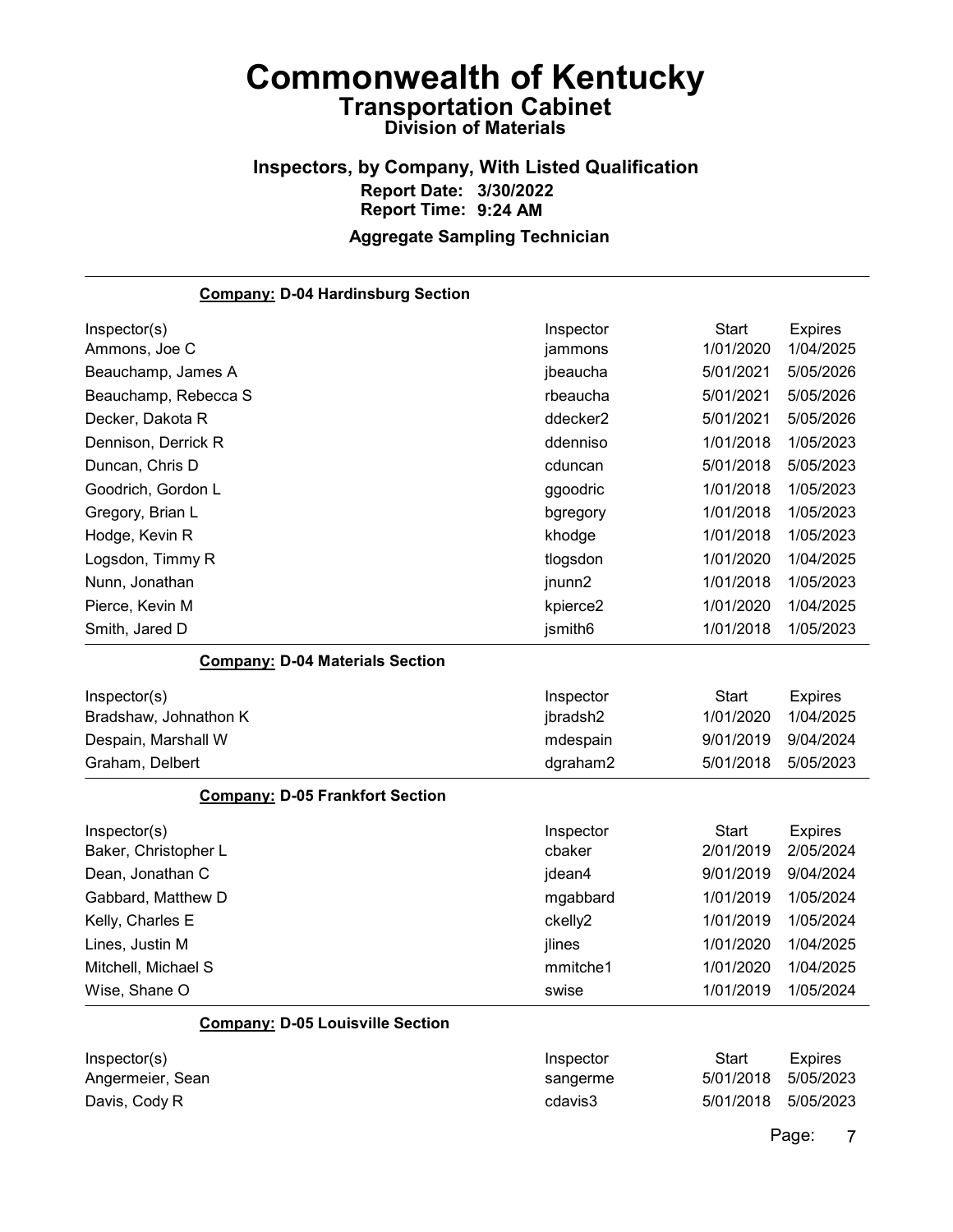## Inspectors, by Company, With Listed Qualification Report Date: 3/30/2022 Report Time: 9:24 AM

| Donner, Jonathan D                       | jdonner   | 1/01/2019    | 1/05/2024      |
|------------------------------------------|-----------|--------------|----------------|
| Hall, Justin D                           | jhall8    | 1/01/2019    | 1/05/2024      |
| Martin, Bryant J                         | bmartin3  | 4/01/2021    | 4/05/2026      |
| Ott, Joe M                               | jott      | 1/01/2019    | 1/05/2024      |
| Parks, Kyle W                            | kparks    | 1/01/2018    | 1/05/2023      |
| Reeb, Todd J                             | treeb     | 4/01/2021    | 4/05/2026      |
| Schenk, Jesse W                          | jschenk   | 1/01/2018    | 1/05/2023      |
| Topping, Dow L                           | dtopping  | 1/01/2019    | 1/05/2024      |
| Wiggins, Michael E                       | mwiggins  | 1/01/2019    | 1/05/2024      |
| <b>Company: D-05 Materials Section</b>   |           |              |                |
| Inspector(s)                             | Inspector | <b>Start</b> | <b>Expires</b> |
| Chaney, Arthur G                         | achaney   | 1/01/2020    | 1/04/2025      |
| Jones, Colon D                           | cjones6   | 2/01/2019    | 2/05/2024      |
| Shields, Logan S                         | Ishields  | 5/01/2018    | 5/05/2023      |
| Whitehouse, James J                      | jwhiteho  | 1/01/2019    | 1/05/2024      |
| <b>Company: D-05 New Castle Section</b>  |           |              |                |
| Inspector(s)                             | Inspector | <b>Start</b> | <b>Expires</b> |
| Arvin, Troy L                            | tarvin2   | 1/01/2019    | 1/05/2024      |
| Danner, David L                          | ddanner   | 1/01/2019    | 1/05/2024      |
| Lyons, Bradley S                         | blyons    | 1/01/2019    | 1/05/2024      |
| Mobley, James C                          | jmobley2  | 1/01/2019    | 1/05/2024      |
| Sharp, Gregory A                         | gsharp2   | 9/01/2019    | 9/04/2024      |
| <b>Company: D-05 Shelbyville Section</b> |           |              |                |
| Inspector(s)                             | Inspector | <b>Start</b> | <b>Expires</b> |
| Conway, Christopher J                    | cconway   | 5/01/2018    | 5/05/2023      |
| Graves, Chris                            | cgraves2  | 5/01/2018    | 5/05/2023      |
| Hedges, Justin M                         | jhedges   | 1/01/2018    | 1/05/2023      |
| Ingram, Charles J                        | cingram   | 9/01/2019    | 9/04/2024      |
| Langan, Robert G                         | rlangan   | 1/01/2019    | 1/05/2024      |
| Moore, Todd                              | tmoore3   | 5/01/2018    | 5/05/2023      |
| Roberts, Willie J                        | wrobert4  | 1/01/2020    | 1/04/2025      |
| Simpson, Rodney B                        | rsimpso3  | 5/01/2018    | 5/05/2023      |
| Slucher, Joseph T                        | jslucher  | 5/01/2018    | 5/05/2023      |
|                                          |           |              |                |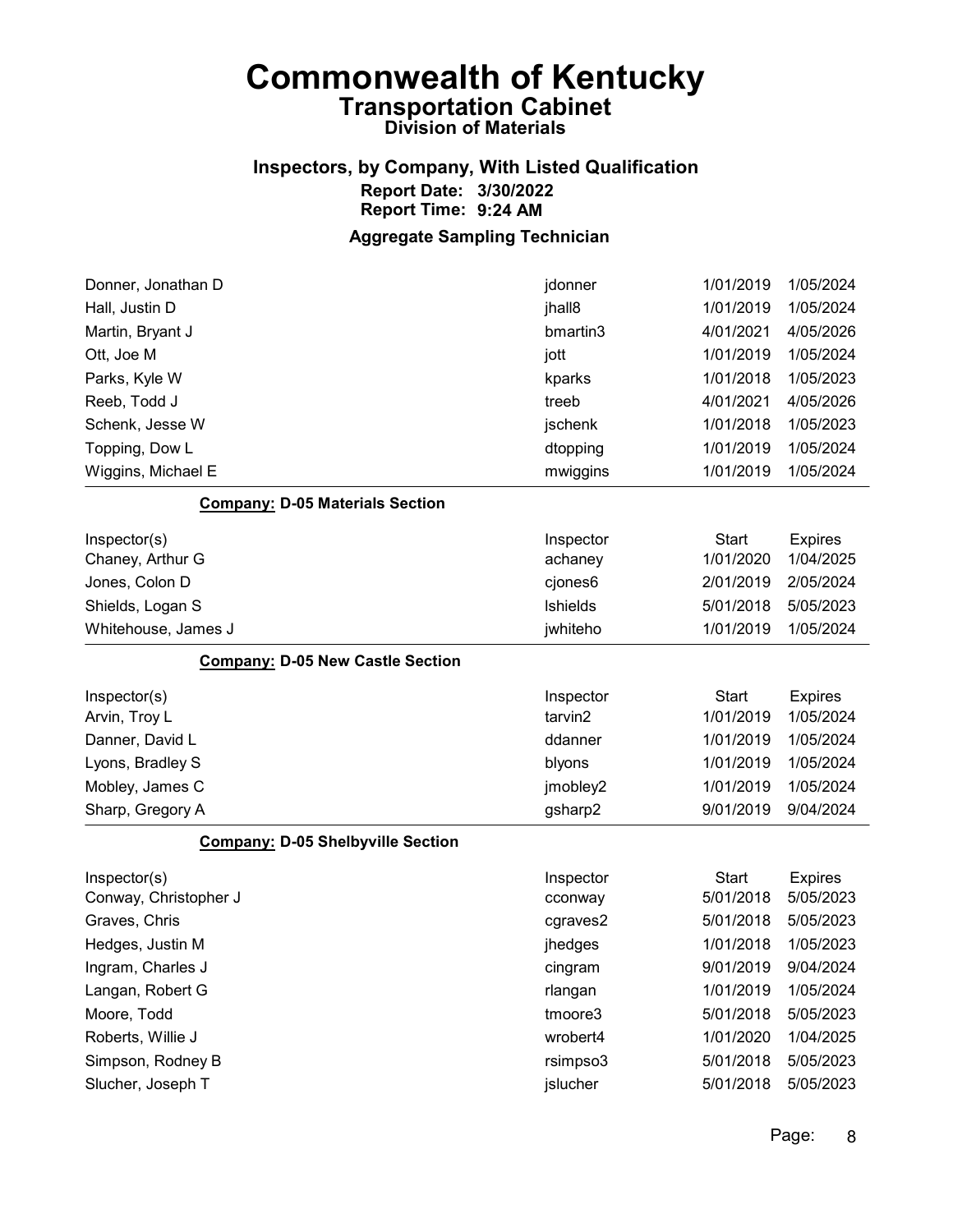## Inspectors, by Company, With Listed Qualification Report Date: 3/30/2022 Report Time: 9:24 AM

| Smitha, Lee                                 | Ismitha   | 5/01/2018    | 5/05/2023      |
|---------------------------------------------|-----------|--------------|----------------|
| Vest, Brian J                               | bvest     | 5/01/2018    | 5/05/2023      |
| Ware, Howard S                              | hware     | 5/01/2018    | 5/05/2023      |
| <b>Company: D-05 Shepherdsville Section</b> |           |              |                |
| Inspector(s)                                | Inspector | <b>Start</b> | <b>Expires</b> |
| Beckham, Paul D                             | pbeckham  | 1/01/2019    | 1/05/2024      |
| Callis, Jonathan T                          | jcallis   | 1/01/2019    | 1/05/2024      |
| Downs, Edward S                             | edowns    | 1/01/2019    | 1/05/2024      |
| Garvin, Wade S                              | wgarvin   | 9/01/2019    | 9/04/2024      |
| Howard, Curtis L                            | choward5  | 5/18/2018    | 5/22/2023      |
| Lawson, James B                             | jlawson8  | 1/01/2019    | 1/05/2024      |
| Manning, Jeff L                             | jmannin2  | 4/01/2021    | 4/05/2026      |
| Nichols, Jeremy D                           | jnichol3  | 1/01/2019    | 1/05/2024      |
| Nolan, Bill L                               | bnolan    | 1/01/2018    | 1/05/2023      |
| <b>Company: D-06 Burlington Section</b>     |           |              |                |
| Inspector(s)                                | Inspector | <b>Start</b> | <b>Expires</b> |
| Hunt, David A                               | dhunt2    | 5/01/2018    | 5/05/2023      |
| Walton, Heather M                           | hwalton   | 4/01/2021    | 4/05/2026      |
| <b>Company: D-06 Covington Section</b>      |           |              |                |
| Inspector(s)                                | Inspector | <b>Start</b> | <b>Expires</b> |
| Griggs, Anthony D                           | agriggs   | 1/01/2018    | 1/05/2023      |
| Kemble, Sean K                              | skemble   | 1/01/2018    | 1/05/2023      |
| Riley, Troy A                               | triley3   | 1/01/2018    | 1/05/2023      |
| Vogt, Dustin M                              | dvogt     | 1/01/2018    | 1/05/2023      |
| <b>Company: D-06 Falmouth Section</b>       |           |              |                |
| Inspector(s)                                | Inspector | <b>Start</b> | <b>Expires</b> |
| Colvin, Kevin W                             | kcolvin   | 2/01/2019    | 2/05/2024      |
| Figgins, Brandon L                          | bfiggin2  | 1/01/2020    | 1/04/2025      |
| Jones, Megan L                              | mjones4   | 4/01/2021    | 4/05/2026      |
| Platt, Josh T                               | jplatt    | 1/01/2020    | 1/04/2025      |
| Reis, Christopher M                         | creis     | 1/01/2018    | 1/05/2023      |
| Wolfe, Kevin D                              | kwolfe3   | 5/01/2018    | 5/05/2023      |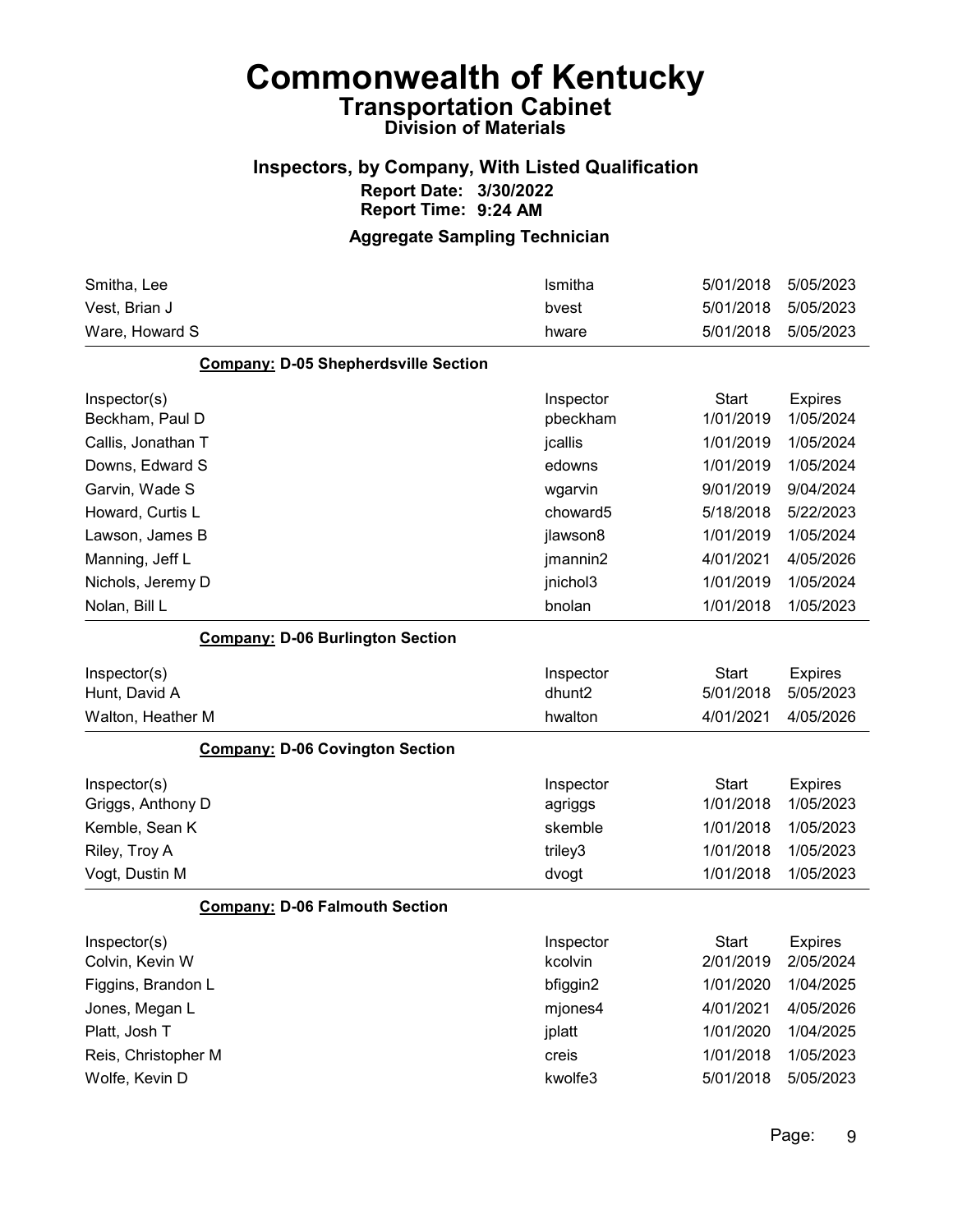### Inspectors, by Company, With Listed Qualification Report Date: 3/30/2022 Report Time: 9:24 AM Aggregate Sampling Technician

# Company: D-06 Materials Section Inspector(s) **Inspector** Start Expires Fox, Adam L afox 9/01/2019 9/04/2024 Grimes, Ricky rgrimes3 5/01/2018 5/05/2023 Johnson, Tyler A tjohnso5 1/01/2018 1/05/2023 Schneider, Chad A cschneid 1/01/2020 1/04/2025 Schnitzler, Chris C cschnitz 1/01/2020 1/04/2025 Stephens, Stuart C sstephe5 1/01/2020 1/04/2025 Company: D-06 Owenton Section Inspector(s) **Inspector** Start Expires Bishop, Barry L bbishop 9/01/2019 9/04/2024 Criswell, John D jcriswel 1/01/2018 1/05/2023 Dezarn, Kyle W kdezarn 9/01/2019 9/04/2024 Perkins, Josh W jperkin3 9/01/2019 9/04/2024 Young, Ashley G ayoung 4/01/2021 4/05/2026 Company: D-06 Williamstown Section Inspector(s) **Inspector** Start Expires Hensley, Kevin D khensley 1/01/2020 1/04/2025 Shockley, Bruce A bshockle 1/27/2020 1/30/2025 Tumey, David F dtumey 8/01/2019 9/04/2024 Company: D-07 Danville Section Inspector(s) **Inspector** Start Expires Burrows, Tyler L tburrows 9/01/2019 9/04/2024 Goodlett, Gene T ggoodlet 2/01/2018 2/05/2023 Lenington, Jody D **implement and Contract Contract Contract Contract Contract Contract Contract A** 4/01/2021 4/05/2026 Logue, Travis L **Logue 1/01/2019 1/05/2024** Lucas, William G glucas 4/01/2021 4/05/2026 Webb, Michael P mwebb 2/01/2019 2/05/2024 Wesley, Hagan L hwesley 4/01/2021 4/05/2026 Company: D-07 Georgetown Section Inspector(s) **Inspector** Start Expires

Barnett, James M mbarnet4 9/01/2019 9/04/2024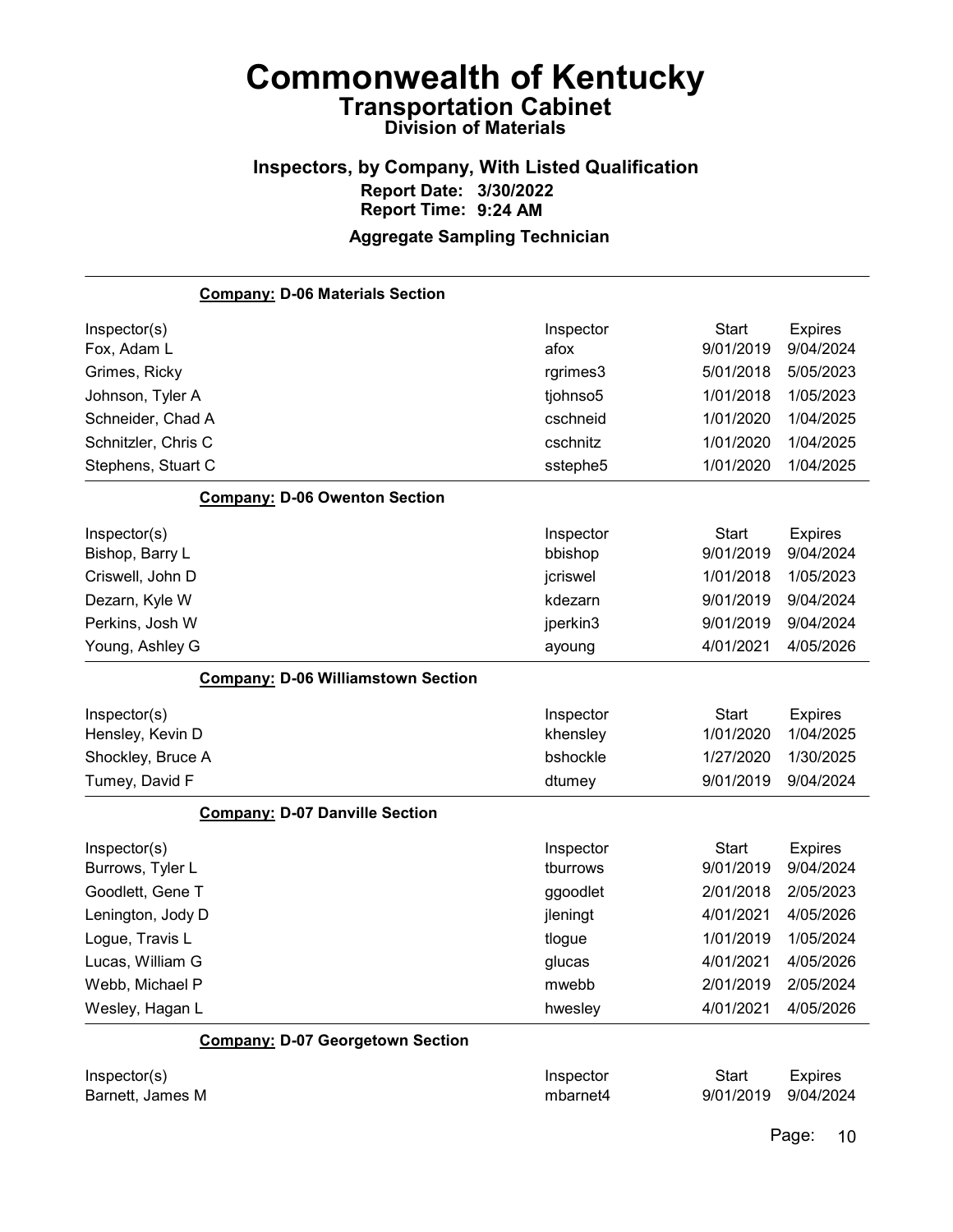## Inspectors, by Company, With Listed Qualification Report Date: 3/30/2022 Report Time: 9:24 AM

### Aggregate Sampling Technician

| Smiley, William K                       | wsmiley   | 9/01/2019    | 9/04/2024      |
|-----------------------------------------|-----------|--------------|----------------|
| <b>Company: D-07 Lexington Section</b>  |           |              |                |
| Inspector(s)                            | Inspector | <b>Start</b> | <b>Expires</b> |
| Banks, Charles                          | cbanks2   | 2/19/2018    | 2/23/2023      |
| Bowman, Eddie O                         | ebowman   | 9/01/2019    | 9/04/2024      |
| Crowe, Brandon L                        | bcrowe    | 1/01/2018    | 1/05/2023      |
| Keathley, Catherine B                   | cbheard   | 1/01/2018    | 1/05/2023      |
| Marcum, Christopher E                   | cmarcum   | 4/01/2021    | 4/05/2026      |
| Newcomer, Clyde W                       | cnewcome  | 1/01/2020    | 1/04/2025      |
| Petrenko, Alexander                     | apetrenk  | 1/01/2018    | 1/05/2023      |
| Rhodes, Stephen A                       | srhodes   | 5/01/2018    | 5/05/2023      |
| Walker, Marshall K                      | kwalker   | 1/01/2018    | 1/05/2023      |
| Webb, David L                           | dwebb4    | 1/01/2020    | 1/04/2025      |
| Wilson, Carl W                          | cwilson   | 1/01/2020    | 1/04/2025      |
| <b>Company: D-07 Materials Section</b>  |           |              |                |
| Inspector(s)                            | Inspector | <b>Start</b> | <b>Expires</b> |
| Langfels, Michael J                     | dlangfel  | 5/01/2018    | 5/05/2023      |
| Mucci, Richard A                        | amucci    | 9/01/2019    | 9/04/2024      |
| Preston, Terry L                        | tpresto2  | 1/01/2019    | 1/05/2024      |
| Staley, Robert L                        | rstaley   | 2/01/2018    | 2/05/2023      |
| <b>Company: D-07 Richmond Section</b>   |           |              |                |
| Inspector(s)                            | Inspector | <b>Start</b> | <b>Expires</b> |
| Bidwell, Kyle S                         | kbidwell  | 1/01/2018    | 1/05/2023      |
| Hale, Cedric Y                          | chale2    | 5/01/2018    | 5/05/2023      |
| Hale, Cedric Y                          | chale2    | 2/01/2018    | 2/05/2023      |
| Holman, Rick W                          | rholman   | 2/01/2020    | 2/04/2025      |
| Holman, Ronnie E                        | rholman2  | 2/01/2020    | 2/04/2025      |
| Osborne, Nicole B                       | nosborne  | 1/01/2019    | 1/05/2024      |
| <b>Company: D-07 Winchester Section</b> |           |              |                |
| Inspector(s)                            | Inspector | <b>Start</b> | <b>Expires</b> |
| Arnett, Christopher V                   | carnett   | 2/01/2018    | 2/05/2023      |
| Cox, Kenneth B                          | bcox      | 4/01/2021    | 4/05/2026      |
| Cox, Kenneth B                          | bcox      | 2/01/2018    | 2/05/2023      |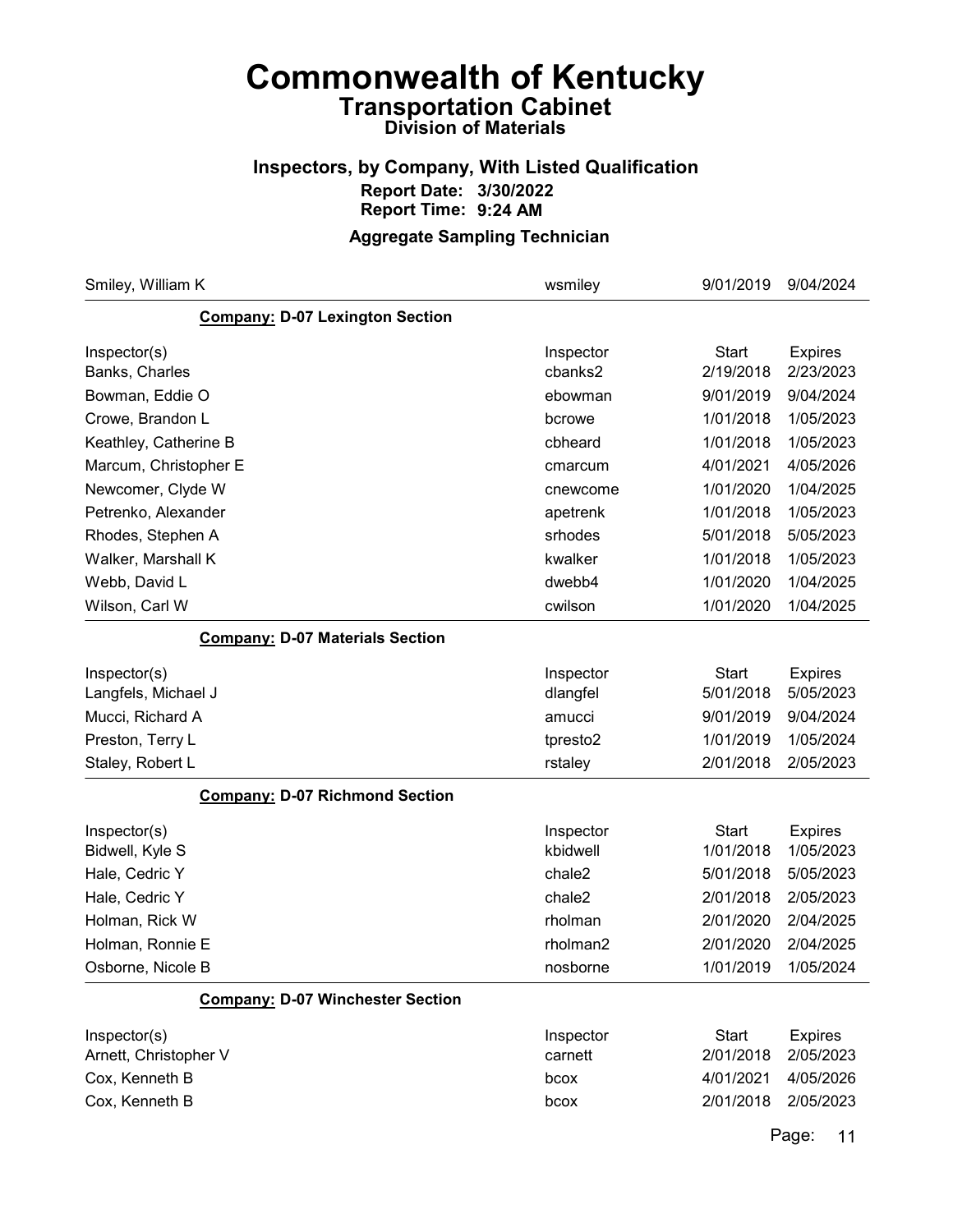## Inspectors, by Company, With Listed Qualification Report Date: 3/30/2022 Report Time: 9:24 AM

### Aggregate Sampling Technician

| Cox, Ryan S                             | rcox2     | 2/01/2018    | 2/05/2023      |
|-----------------------------------------|-----------|--------------|----------------|
| Hummel, Robert L                        | rhummel   | 4/01/2021    | 4/05/2026      |
| Winburn, Joseph W                       | jwinburn  | 5/01/2018    | 5/05/2023      |
| <b>Company: D-08 Materials Section</b>  |           |              |                |
| Inspector(s)                            | Inspector | <b>Start</b> | <b>Expires</b> |
| Abbott, William B                       | wabbott   | 5/01/2018    | 5/05/2023      |
| Ard, Vickie L                           | vard      | 5/01/2018    | 5/05/2023      |
| Blanton, James R                        | jblanton  | 5/01/2018    | 5/05/2023      |
| Brown, Brad E                           | bbrown4   | 5/01/2018    | 5/05/2023      |
| Carter, Lester D                        | Icarter2  | 2/01/2019    | 2/05/2024      |
| Casada, Jason R                         | jcasada   | 5/01/2018    | 5/05/2023      |
| Duncan, Lance D                         | Iduncan   | 5/01/2018    | 5/05/2023      |
| Fields, William D                       | wfields   | 5/01/2018    | 5/05/2023      |
| Floyd, Charles E                        | cfloyd    | 5/01/2018    | 5/05/2023      |
| Foster, Bruce R                         | bfoster   | 5/01/2018    | 5/05/2023      |
| Hampton, Jasper D                       | jhampto4  | 5/01/2018    | 5/05/2023      |
| Harris, Timothy G                       | tharris3  | 5/01/2018    | 5/05/2023      |
| Jasper, Devin N                         | djasper3  | 1/01/2018    | 1/05/2023      |
| Lowry, Wesley C                         | wlowry    | 1/01/2019    | 1/05/2024      |
| Neikirk, Matthew A                      | mneikirk  | 9/01/2019    | 9/04/2024      |
| Roberts, Austin S                       | arobert3  | 9/01/2019    | 9/04/2024      |
| Stykes, Chad C                          | cstykes   | 5/01/2018    | 5/05/2023      |
| Wesley, Robert F                        | rwesley   | 5/01/2018    | 5/05/2023      |
| <b>Company: D-08 Monticello Section</b> |           |              |                |
| Inspector(s)                            | Inspector | <b>Start</b> | <b>Expires</b> |
| Arms, William C                         | warms     | 9/01/2019    | 9/04/2024      |
| Barnes, James W                         | jbarnes4  | 5/01/2018    | 5/05/2023      |
| Brown, Roy G                            | rbrown8   | 5/01/2018    | 5/05/2023      |

Bruce, Geoffrey D **Bruce** 5/01/2018 5/05/2023 Cecil, Chris P ccecil 5/01/2018 5/05/2023 Cooper, Michael S mcooper4 5/01/2018 5/05/2023 Corder, Derrick R dcorder 5/01/2018 5/05/2023

| _______________  |         |                     |  |
|------------------|---------|---------------------|--|
| Craig, William C | wcraig  | 5/01/2018 5/05/2023 |  |
| Foster. Mark A   | mfoster | 5/01/2021 5/05/2026 |  |
|                  |         |                     |  |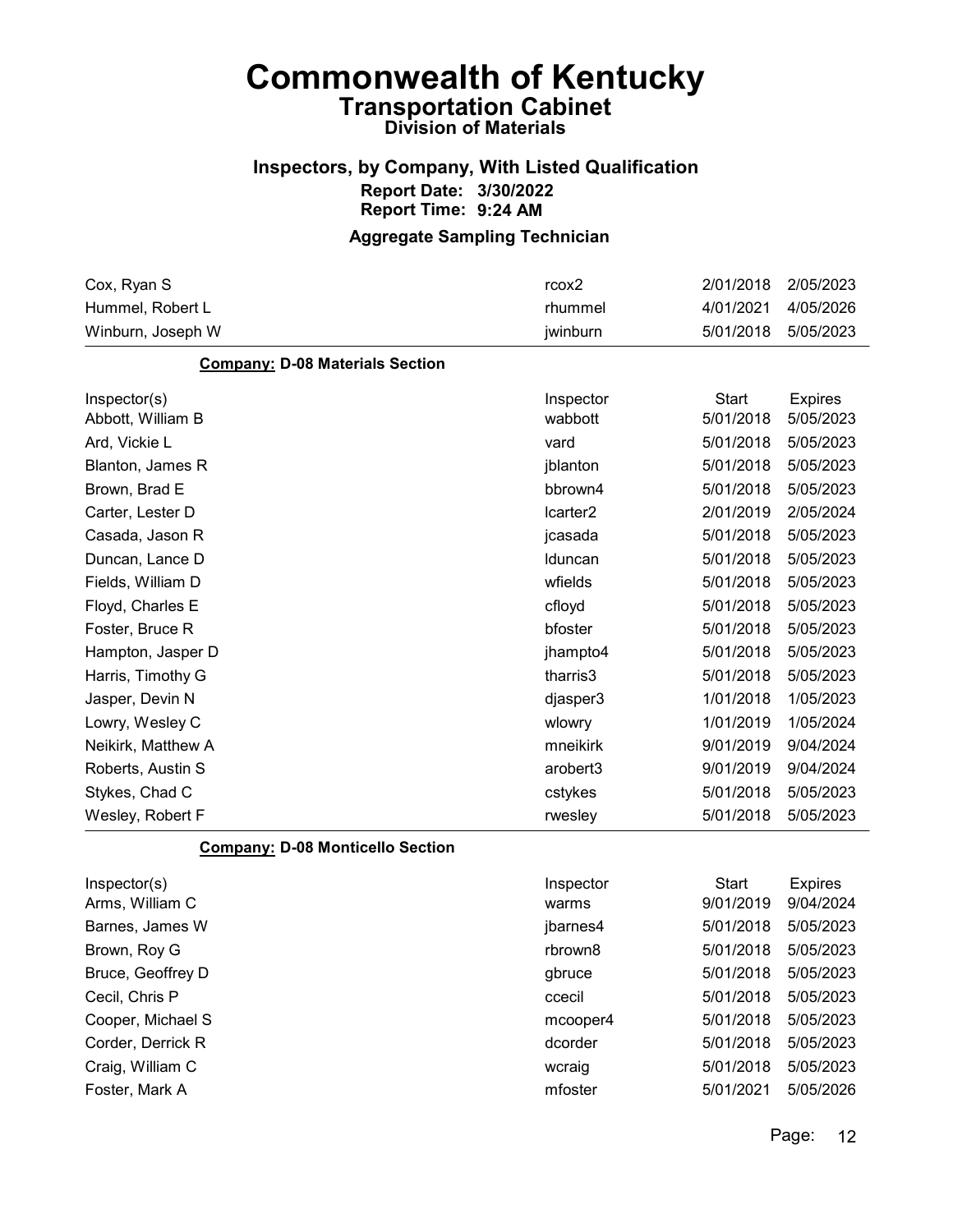## Inspectors, by Company, With Listed Qualification Report Date: 3/30/2022 Report Time: 9:24 AM

### Aggregate Sampling Technician

| mgregor2  | 9/01/2019    | 9/04/2024      |
|-----------|--------------|----------------|
| jmccutch  | 5/01/2018    | 5/05/2023      |
| bnew      | 5/01/2021    | 5/05/2026      |
| jpatric3  | 5/01/2018    | 5/05/2023      |
| bslaven   | 5/01/2018    | 5/05/2023      |
| psumner   | 5/01/2018    | 5/05/2023      |
| mupchurc  | 5/01/2021    | 5/05/2026      |
| cvanover  | 5/01/2018    | 5/05/2023      |
| rwatters  | 5/01/2018    | 5/05/2023      |
|           |              |                |
| Inspector | <b>Start</b> | <b>Expires</b> |
| wabrell   | 5/01/2018    | 5/05/2023      |
| mbaker2   | 1/01/2020    | 1/04/2025      |
| tcrawhor  | 5/01/2018    | 5/05/2023      |
| rcundiff  | 1/01/2022    | 1/05/2027      |
| cfeese    | 9/01/2019    | 9/04/2024      |
| kfrye     | 1/01/2022    | 1/05/2027      |
| bhuckelb  | 5/01/2018    | 5/05/2023      |
| dkulac    | 5/01/2018    | 5/05/2023      |
| wmalone   | 1/01/2020    | 1/04/2025      |
| rmckinne  | 9/01/2019    | 9/04/2024      |
|           |              |                |

| Minton, Brandon P  | bminton  | 1/01/2022           | 1/05/2027 |
|--------------------|----------|---------------------|-----------|
| Stearns, Michael T | mstearns | 1/01/2022           | 1/05/2027 |
| Taylor, Tracy J    | ttavlor  | 1/01/2022           | 1/05/2027 |
| Turner, Seth J     | sturner5 | 5/01/2018 5/05/2023 |           |
|                    |          |                     |           |

#### Company: D-08 Somerset Section

| Inspector(s)               | Inspector | Start     | <b>Expires</b> |
|----------------------------|-----------|-----------|----------------|
| Blake, Stephen W           | sblake    | 5/01/2021 | 5/05/2026      |
| Church, Bobby L            | bchurch   | 5/01/2018 | 5/05/2023      |
| Farmer, Joseph S           | jfarmer2  | 5/01/2018 | 5/05/2023      |
| Faulkner, James C          | cfaulkn2  | 1/01/2018 | 1/05/2023      |
| Haggard, Rodney D          | rhaggard  | 5/01/2018 | 5/05/2023      |
| Henderlight, Christopher D | chenderl  | 1/01/2020 | 1/04/2025      |
| Lawson, Ricky N            | rlawson   | 5/01/2018 | 5/05/2023      |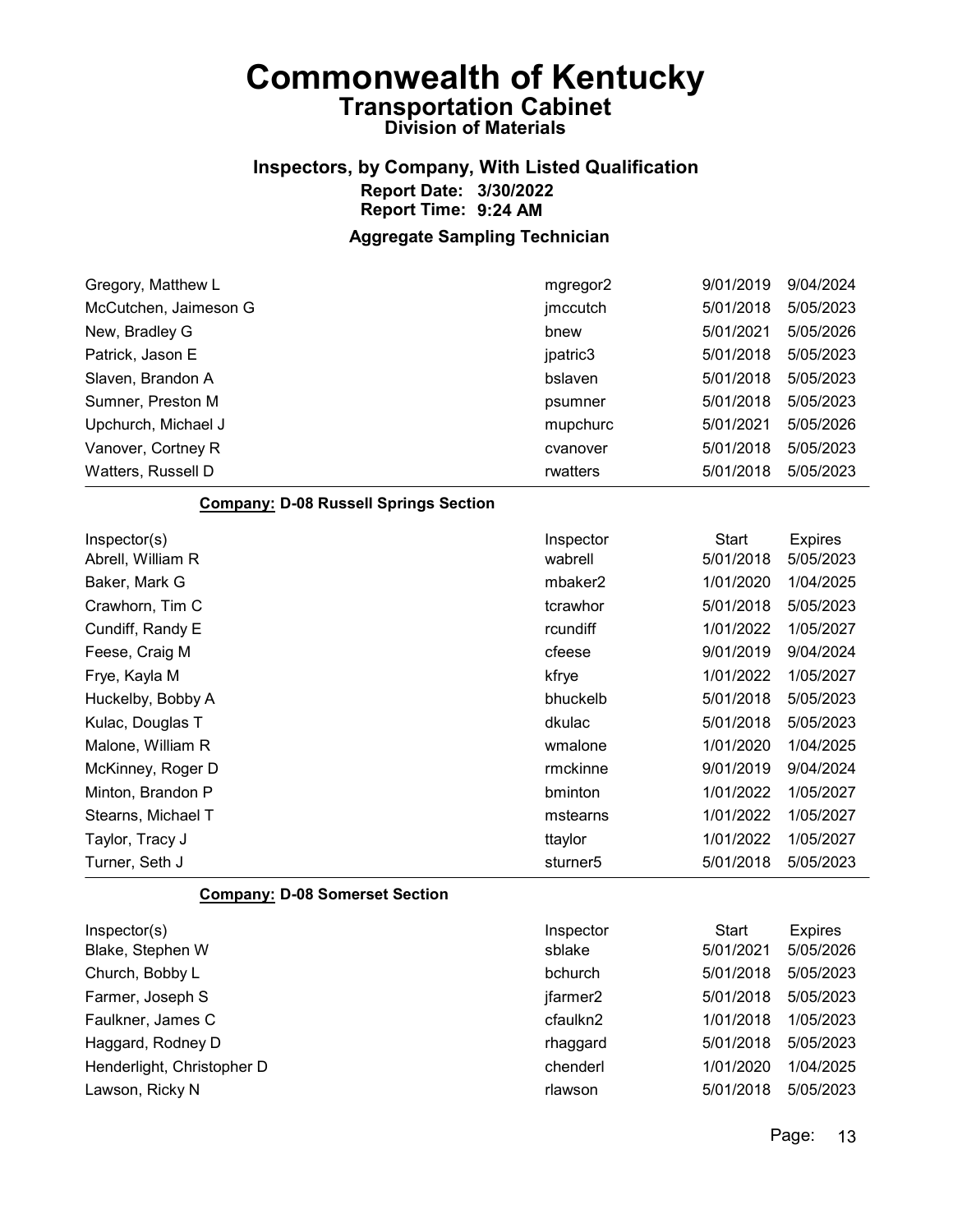## Inspectors, by Company, With Listed Qualification Report Date: 3/30/2022 Report Time: 9:24 AM

### Aggregate Sampling Technician

| Ledford, David A                          | dledford  | 1/01/2020    | 1/04/2025      |
|-------------------------------------------|-----------|--------------|----------------|
| Neikirk, Mark R                           | wneikirk  | 1/01/2022    | 1/05/2027      |
| Neikirk, Mark R                           | wneikirk  | 5/01/2018    | 5/05/2023      |
| Rainwater, Jeffrey D                      | jrainwat  | 5/01/2018    | 5/05/2023      |
| Robbins, David E                          | drobbins  | 1/01/2020    | 1/04/2025      |
| Shrum, Travis B                           | tshrum    | 5/01/2018    | 5/05/2023      |
| Stykes, Steven C                          | sstykes   | 5/01/2018    | 5/05/2023      |
| Thomason, Samuel L                        | sthomaso  | 1/01/2020    | 1/04/2025      |
| Williams, Chad L                          | cwilliam  | 1/01/2018    | 1/05/2023      |
| <b>Company: D-08 Stanford Section</b>     |           |              |                |
| Inspector(s)                              | Inspector | <b>Start</b> | <b>Expires</b> |
| Adams, Kevin R                            | kadams2   | 5/01/2018    | 5/05/2023      |
| Albright, Timothy R                       | talbrigh  | 5/01/2018    | 5/05/2023      |
| Durham, Wesley J                          | wdurham   | 5/01/2018    | 5/05/2023      |
| Garland, Alice E                          | agarland  | 1/01/2018    | 1/05/2023      |
| Harris, Harold L                          | hharris   | 5/01/2018    | 5/05/2023      |
| Hatter, Zachary R                         | zhatter   | 1/01/2020    | 1/04/2025      |
| Jenkins, Jeremy D                         | jjenkin3  | 4/01/2021    | 4/05/2026      |
| McGuire, Kenneth                          | kmcguire  | 3/27/2019    | 3/30/2024      |
| Mullins, Marvin S                         | mmullin2  | 2/01/2019    | 2/05/2024      |
| Phelps, Lindsey B                         | lphelps1  | 1/01/2019    | 1/05/2024      |
| Phillips, Monica E                        | mphilli2  | 5/01/2018    | 5/05/2023      |
| Rankin, Brian M                           | brankin   | 1/01/2019    | 1/05/2024      |
| Reese, Phillip G                          | preese    | 5/01/2018    | 5/05/2023      |
| Renfro, Steven L                          | srenfro   | 5/01/2018    | 5/05/2023      |
| Richardson, Jessica D                     | jstringe  | 4/01/2021    | 4/05/2026      |
| Wilson, Morgan A                          | mwilson   | 4/01/2021    | 4/05/2026      |
| Wilson, Morgan A                          | mwilson   | 1/01/2019    | 1/05/2024      |
| <b>Company: D-09 Catlettsburg Section</b> |           |              |                |
| Inspector(s)                              | Inspector | <b>Start</b> | <b>Expires</b> |
| Flannery, Larry M                         | mflanner  | 2/01/2018    | 2/05/2023      |

Manis, William B wmanis 2/01/2019 2/05/2024 Marshall, Michael S mmarshal 9/01/2019 9/04/2024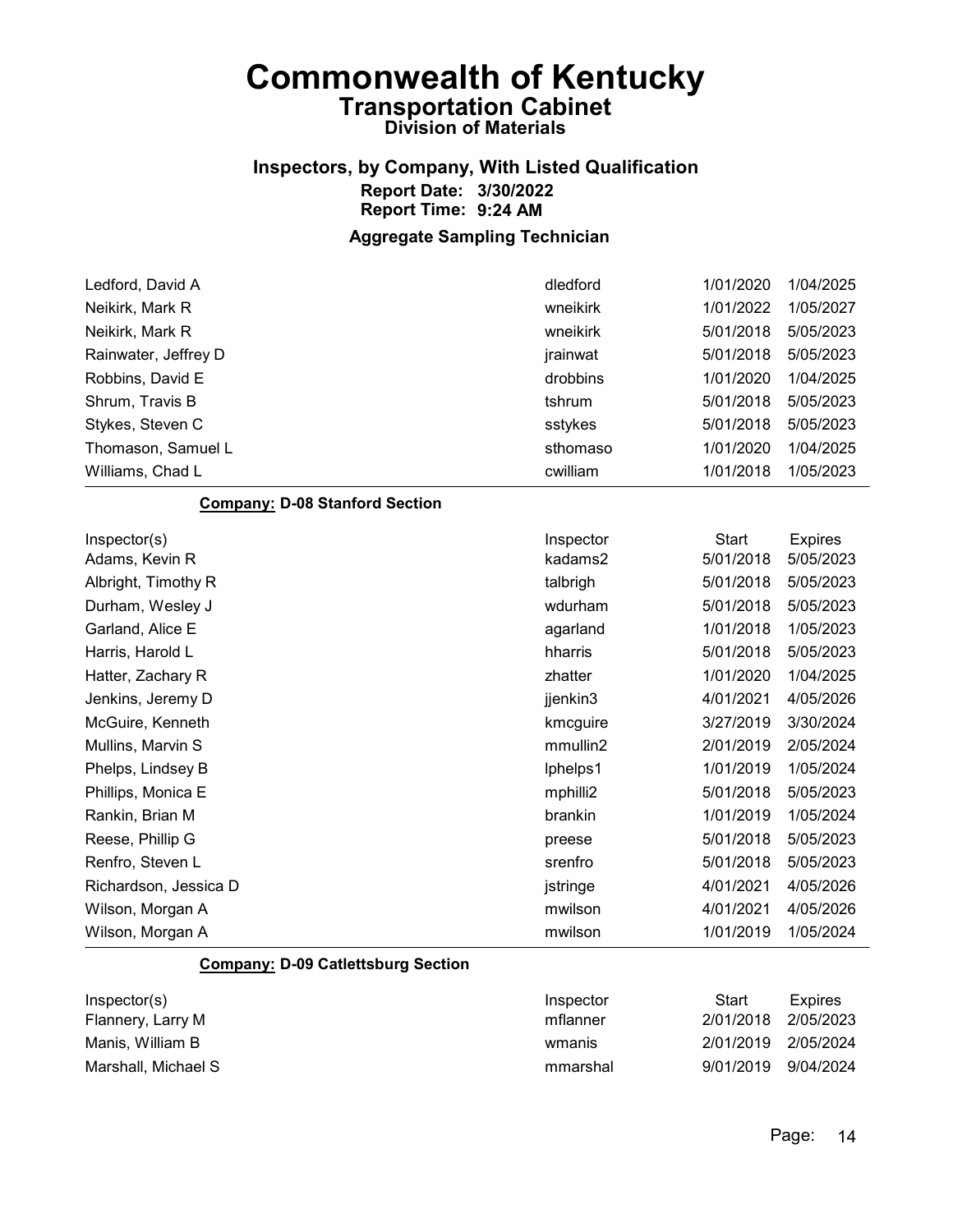### Inspectors, by Company, With Listed Qualification Report Date: 3/30/2022 Report Time: 9:24 AM Aggregate Sampling Technician

Company: D-09 Flemingsburg Section Inspector(s) **Inspector** Start Expires Allen, Barry N ballen 2/01/2018 2/05/2023 Evans, Phillip B pevans 9/01/2019 9/04/2024 Hickerson, James jhicker3 2/01/2019 2/05/2024 Ishmael, Kevin W kishmael 2/01/2018 2/05/2023 Myers, Gregory T and Communication of the state of the gmyers and the 9/01/2019 9/04/2024 Rath, Mark A mrath 9/01/2019 9/04/2024 Read, Michael A mread 2/05/2018 2/09/2023 Thomas, Anthony C athomas 2/01/2018 2/05/2023 Company: D-09 Grayson Section Inspector(s) **Inspector** Start Expires Adkins, Anthony L aadkins 2/01/2018 2/05/2023 Blevins, Timothy L tblevins 5/01/2018 5/05/2023 Elliott, Christopher G celliott 2/01/2019 2/05/2024 Fraley, William R wfraley 2/01/2019 2/05/2024 Gose, Tammy C tgose 2/01/2018 2/05/2023 Hall, Phillip R phall2 2/01/2018 2/05/2023 Howe, Brandon bhowe 1/01/2018 1/05/2023 Jordan, Jerry L jjordan 2/01/2018 2/05/2023 Kennedy, Rodney D **rkenned2** 2/01/2019 2/05/2024 May, Dale D dmay2 2/01/2018 2/05/2023 Middleton, Brian E bmiddlet 2/01/2019 2/05/2024 Polley, Russell A rpolley 2/01/2019 2/05/2024 Shaffer, Gregory L gshaffer 2/01/2019 2/05/2024 Sloas, Joshua A jsloas 4/01/2021 4/05/2026 Tackett, Jacob jtacket3 2/01/2019 2/05/2024 Tuel, Christopher L ctuel 2/01/2018 2/05/2023 Waugh, William D dwaugh 2/01/2018 2/05/2023

#### Company: D-09 Materials Section

| Inspector(s)       | Inspector | Start               | <b>Expires</b> |
|--------------------|-----------|---------------------|----------------|
| Bradley, William M | wbradley  | 2/01/2018 2/05/2023 |                |
| Conley, Adam T     | aconley   | 2/01/2019 2/05/2024 |                |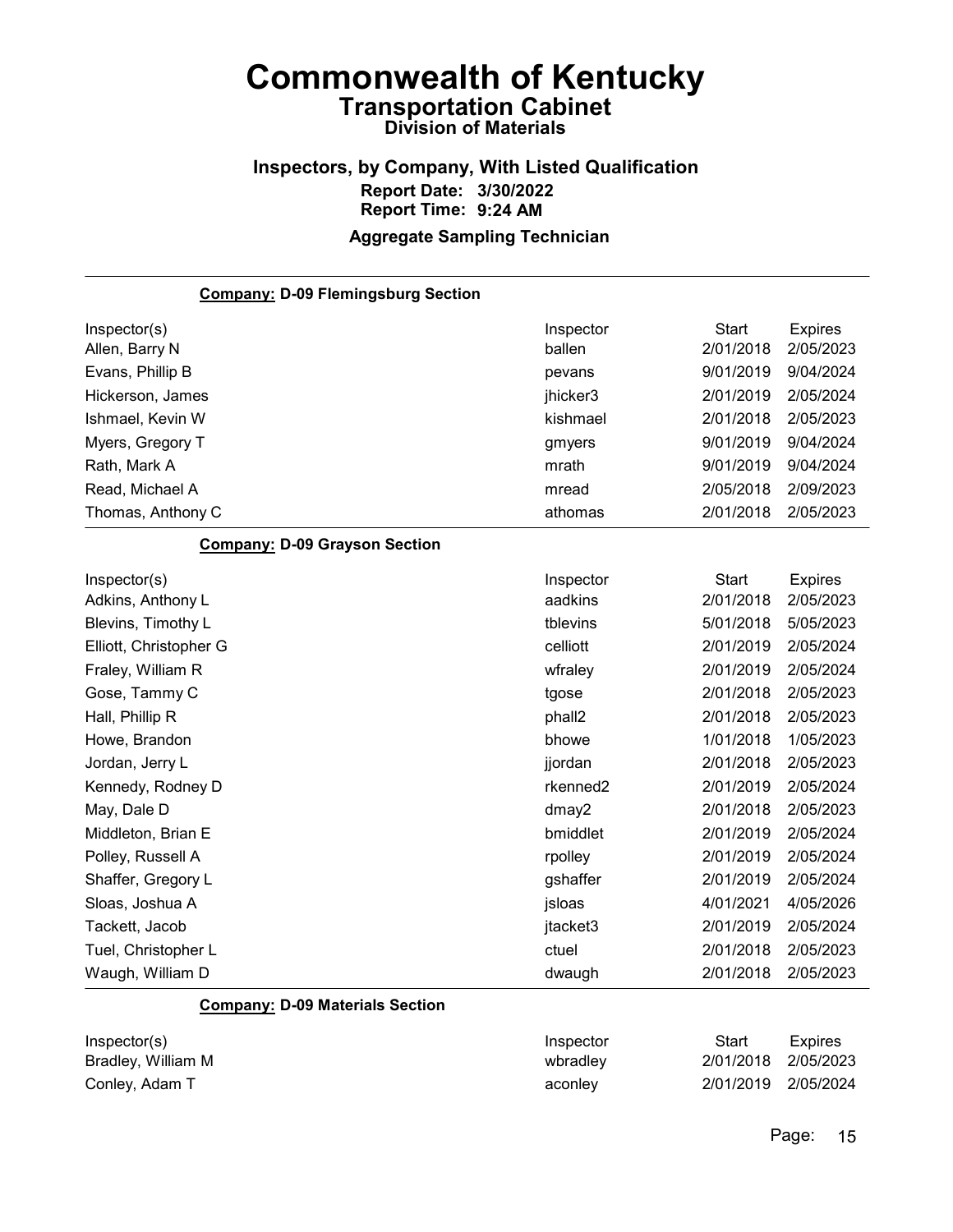## Inspectors, by Company, With Listed Qualification Report Date: 3/30/2022 Report Time: 9:24 AM

#### Aggregate Sampling Technician

| Earlywine, Robbie R   | rearlywi             | 9/01/2019 | 9/04/2024 |
|-----------------------|----------------------|-----------|-----------|
| Helterbrand, Stevie A | shelterb             | 2/01/2019 | 2/05/2024 |
| Hickerson, David S    | dhickers             | 2/01/2019 | 2/05/2024 |
| Holbrook, Shannon     | sholbro3             | 2/01/2019 | 2/05/2024 |
| Logan, Devin          | dlogan3              | 2/01/2019 | 2/05/2024 |
| Mitchell, Bryon J     | bmitche2             | 3/01/2019 | 3/04/2024 |
| Tucker, Danny K       | dtucker <sub>2</sub> | 2/01/2019 | 2/05/2024 |
| Zeigler, Jerry D      | jzeigler             | 2/01/2019 | 2/05/2024 |

#### Company: D-09 Morehead Section

| Inspector(s)      | Inspector | Start     | <b>Expires</b> |
|-------------------|-----------|-----------|----------------|
| Clark, David W    | dclark3   | 4/01/2021 | 4/05/2026      |
| Crouch, Derrick O | dcrouch   | 2/01/2019 | 2/05/2024      |
| DeBord, Thomas D  | tdebord   | 2/01/2019 | 2/05/2024      |
| Gillum, Brian S   | bgillum   | 1/01/2018 | 1/05/2023      |
| Hughes, Jack H    | jhughes2  | 2/01/2018 | 2/05/2023      |
| Lewis, David A    | dlewis3   | 2/01/2019 | 2/05/2024      |
| Lewis, Gary T     | glewis    | 2/01/2019 | 2/05/2024      |
| Lowe, Garrett E   | glowe     | 5/01/2018 | 5/05/2023      |
| McNabb, Logan M   | Imcnabb2  | 4/01/2021 | 4/05/2026      |
| Prewitt, Jamie A  | jprewitt  | 5/01/2018 | 5/05/2023      |
| Purvis, Sam L     | spurvis   | 5/01/2018 | 5/05/2023      |
| Ramey, Shane G    | sramey    | 2/01/2018 | 2/05/2023      |
| Rose, Donnie E    | drose2    | 5/01/2018 | 5/05/2023      |
| Rudd, Shawn C     | srudd     | 4/01/2021 | 4/05/2026      |
| Skaggs, John P    | jskaggs3  | 5/01/2018 | 5/05/2023      |
| Thompson, Sam P   | sthompso  | 2/01/2018 | 2/05/2023      |

#### Company: D-10 Hazard Section

| Inspector(s)<br>Clemons, William R | Inspector<br>wclemons | Start<br>2/01/2018 | Expires<br>2/05/2023 |
|------------------------------------|-----------------------|--------------------|----------------------|
| Lawson. Don J                      | dlawson2              | 9/01/2019          | 9/04/2024            |
| Leveridge, David K                 | dleverid              | 4/01/2021          | 4/05/2026            |
| Ritchie, Brian K                   | britchie              | 4/01/2021          | 4/05/2026            |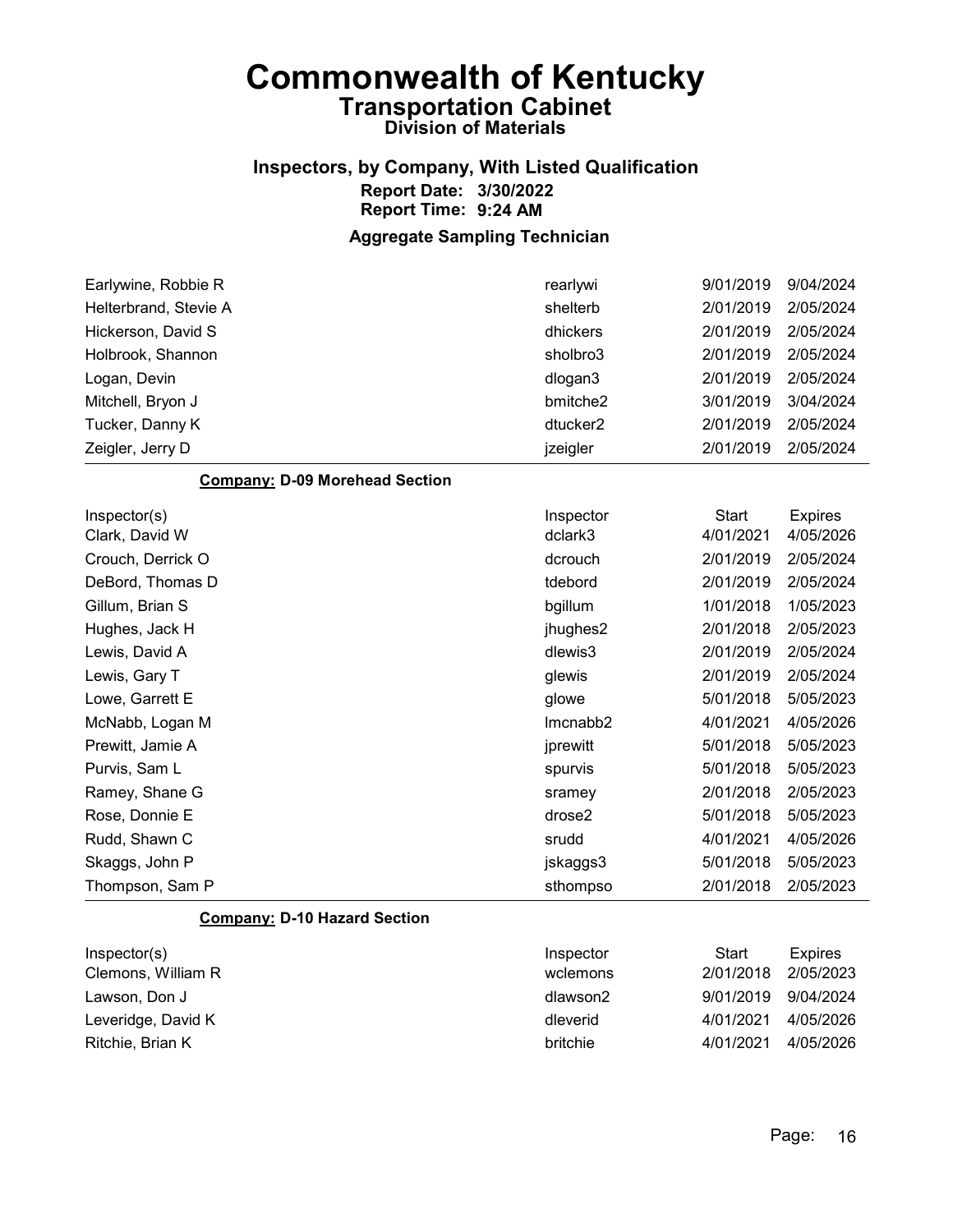## Inspectors, by Company, With Listed Qualification Report Date: 3/30/2022 Report Time: 9:24 AM Aggregate Sampling Technician

| <b>Company: D-10 Jackson Section</b>      |                      |              |                |
|-------------------------------------------|----------------------|--------------|----------------|
| Inspector(s)                              | Inspector            | <b>Start</b> | <b>Expires</b> |
| Back, Joshua D                            | jback4               | 2/04/2019    | 2/08/2024      |
| Campbell, Dustin L                        | dcampbel             | 2/01/2019    | 2/05/2024      |
| Henson, Brandon C                         | bhenson3             | 9/10/2019    | 9/13/2024      |
| Rife, Dale S                              | drife                | 2/04/2019    | 2/08/2024      |
| Risner, Vaughn D                          | vrisner              | 2/01/2019    | 2/05/2024      |
| Stewart, Gary W                           | gstewart             | 2/01/2019    | 2/05/2024      |
| Taulbee, Mike S                           | mtaulbee             | 2/01/2019    | 2/05/2024      |
| Tomlin, John R                            | jtomlin              | 2/01/2018    | 2/05/2023      |
| Watts, Jonathan                           | jwatts6              | 9/10/2019    | 9/13/2024      |
| <b>Company: D-10 Materials Section</b>    |                      |              |                |
| Inspector(s)                              | Inspector            | <b>Start</b> | <b>Expires</b> |
| Brewer, William T                         | wbrewer2             | 2/01/2018    | 2/05/2023      |
| Deaton, Josh T                            | jdeaton              | 2/01/2019    | 2/05/2024      |
| Dunn Jr., Anthony P                       | adunn                | 2/01/2018    | 2/05/2023      |
| McIntosh, Keenas                          | kmcinto <sub>2</sub> | 2/01/2019    | 2/05/2024      |
| Rowland, Dustin J                         | drowlan2             | 2/01/2019    | 2/05/2024      |
| <b>Company: D-10 Stanton Section</b>      |                      |              |                |
| Inspector(s)                              | Inspector            | <b>Start</b> | <b>Expires</b> |
| Noland, John D                            | jnoland3             | 9/30/2019    | 10/03/2024     |
| Sparks, Dan W                             | dsparks2             | 9/30/2019    | 10/03/2024     |
| <b>Company: D-10 West Liberty Section</b> |                      |              |                |
| Inspector(s)                              | Inspector            | <b>Start</b> | <b>Expires</b> |
| Bailey, Matthew P                         | mbailey2             | 2/25/2019    | 2/29/2024      |
| Bartley, Donnie B                         | dbartle2             | 2/01/2019    | 2/05/2024      |
| Cantrell, Channing A                      | ccantrel             | 9/01/2019    | 9/04/2024      |
| Clifford, John B                          | jcliffor             | 2/01/2019    | 2/05/2024      |
| Holbrook, Timothy S                       | tholbr10             | 2/01/2018    | 2/05/2023      |
| Howard, Joshua D                          | jhoward8             | 2/25/2019    | 2/29/2024      |
| Kinner, Channing N                        | ckinner              | 2/01/2018    | 2/05/2023      |
| Ward, Charles R                           | cward3               | 2/25/2019    | 2/29/2024      |
| Williams, George K                        | gwilliam             | 2/01/2018    | 2/05/2023      |
|                                           |                      |              |                |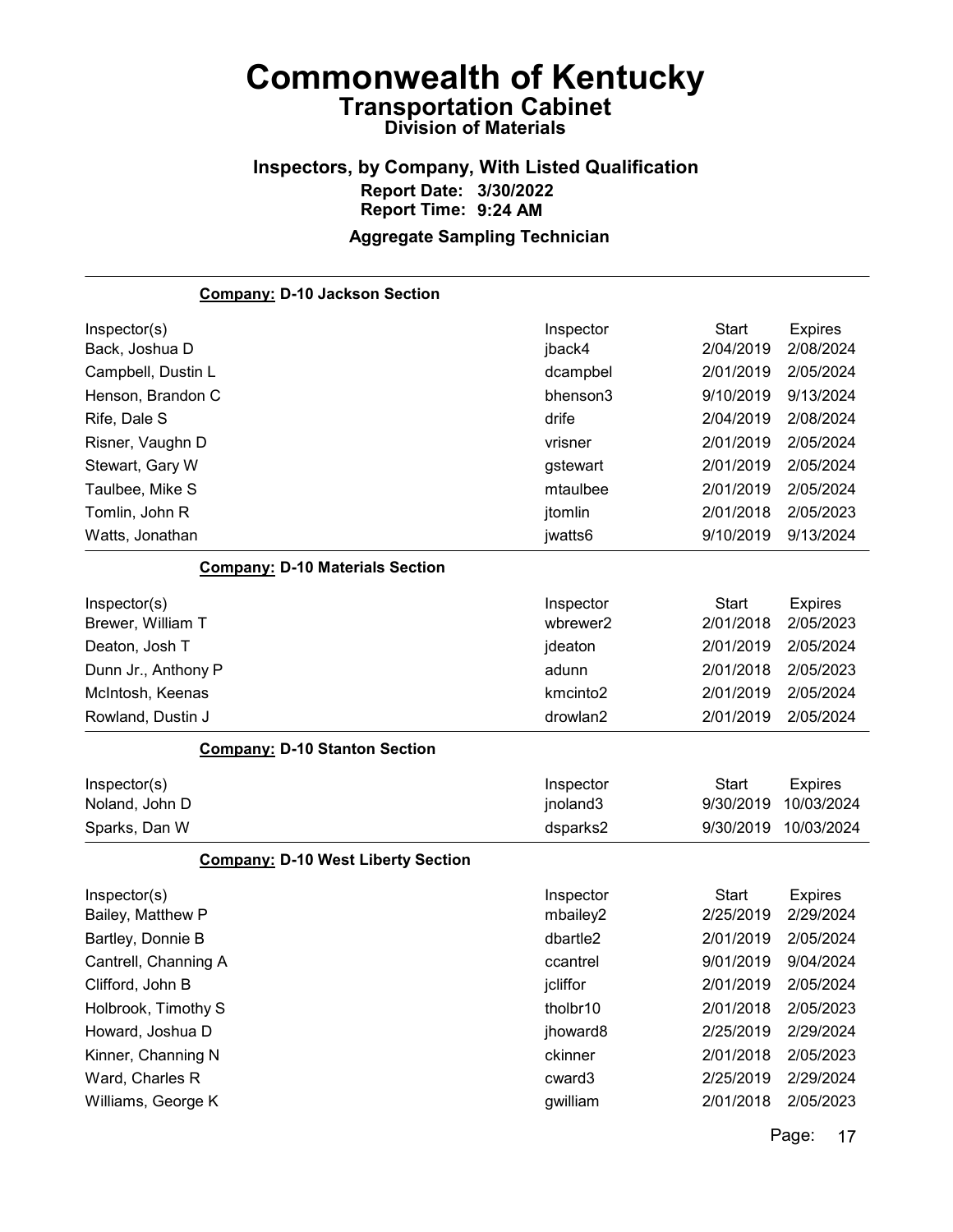## Inspectors, by Company, With Listed Qualification Report Date: 3/30/2022 Report Time: 9:24 AM Aggregate Sampling Technician

| <b>Company: D-11 London Section</b>     |           |              |                |
|-----------------------------------------|-----------|--------------|----------------|
| Inspector(s)                            | Inspector | <b>Start</b> | <b>Expires</b> |
| Angel, Kenneth D                        | kangel    | 5/01/2018    | 5/05/2023      |
| Bingham, Travis L                       | tbingham  | 4/01/2018    | 4/05/2023      |
| Bowling, Cody C                         | cbowlin4  | 4/01/2021    | 4/05/2026      |
| Combs, Wesley G                         | wcombs1   | 4/01/2021    | 4/05/2026      |
| Crowder, Jeffrey A                      | jcrowder  | 4/01/2021    | 4/05/2026      |
| Dewees, Gregory S                       | gdewees   | 5/01/2018    | 5/05/2023      |
| Gregory, Gene S                         | ggregory  | 1/01/2018    | 1/05/2023      |
| Hibbard, Charles C                      | chibbard  | 5/01/2018    | 5/05/2023      |
| Lewis, Travis R                         | tlweis1   | 1/01/2022    | 1/05/2027      |
| Moore, Lucas R                          | Imoore1   | 4/01/2021    | 4/05/2026      |
| Morgan, John H                          | jmorgan9  | 5/01/2018    | 5/05/2023      |
| Napier, Ian W                           | inapier   | 1/01/2018    | 1/05/2023      |
| Nichols, Mona L                         | mnichols  | 1/01/2018    | 1/05/2023      |
| Roark, Douglas                          | droark2   | 1/01/2022    | 1/05/2027      |
| Vickers, James P                        | jvickers  | 4/01/2018    | 4/05/2023      |
| <b>Company: D-11 Manchester Section</b> |           |              |                |
| Inspector(s)                            | Inspector | <b>Start</b> | <b>Expires</b> |
| Allen, Roy G                            | rallen3   | 3/01/2019    | 3/04/2024      |
| Bays, Benjamin T                        | bbays     | 2/01/2019    | 2/05/2024      |
| Farmer, John R                          | rfarmer2  | 3/01/2019    | 3/04/2024      |
| Lawson, Albert D                        | alawson   | 5/01/2018    | 5/05/2023      |
| Morgan, Dwight D                        | dmorgan   | 4/01/2018    | 4/05/2023      |
| Napier, Craig A                         | cnapier1  | 4/01/2021    | 4/05/2026      |
| Napier, Craig A                         | cnapier1  | 3/01/2019    | 3/04/2024      |
| Nicholson, Robert C                     | rnichol2  | 4/01/2021    | 4/05/2026      |
| Riley, John D                           | jriley2   | 1/01/2020    | 1/04/2025      |
| <b>Company: D-11 Materials Section</b>  |           |              |                |
| Inspector(s)                            | Inspector | <b>Start</b> | <b>Expires</b> |
| Butler, Michael B                       | mbutler2  | 1/01/2020    | 1/04/2025      |
| Cornett, Jacob A                        | jcornett  | 5/01/2018    | 5/05/2023      |
| Gay, Kevin                              | kgay2     | 5/01/2018    | 5/05/2023      |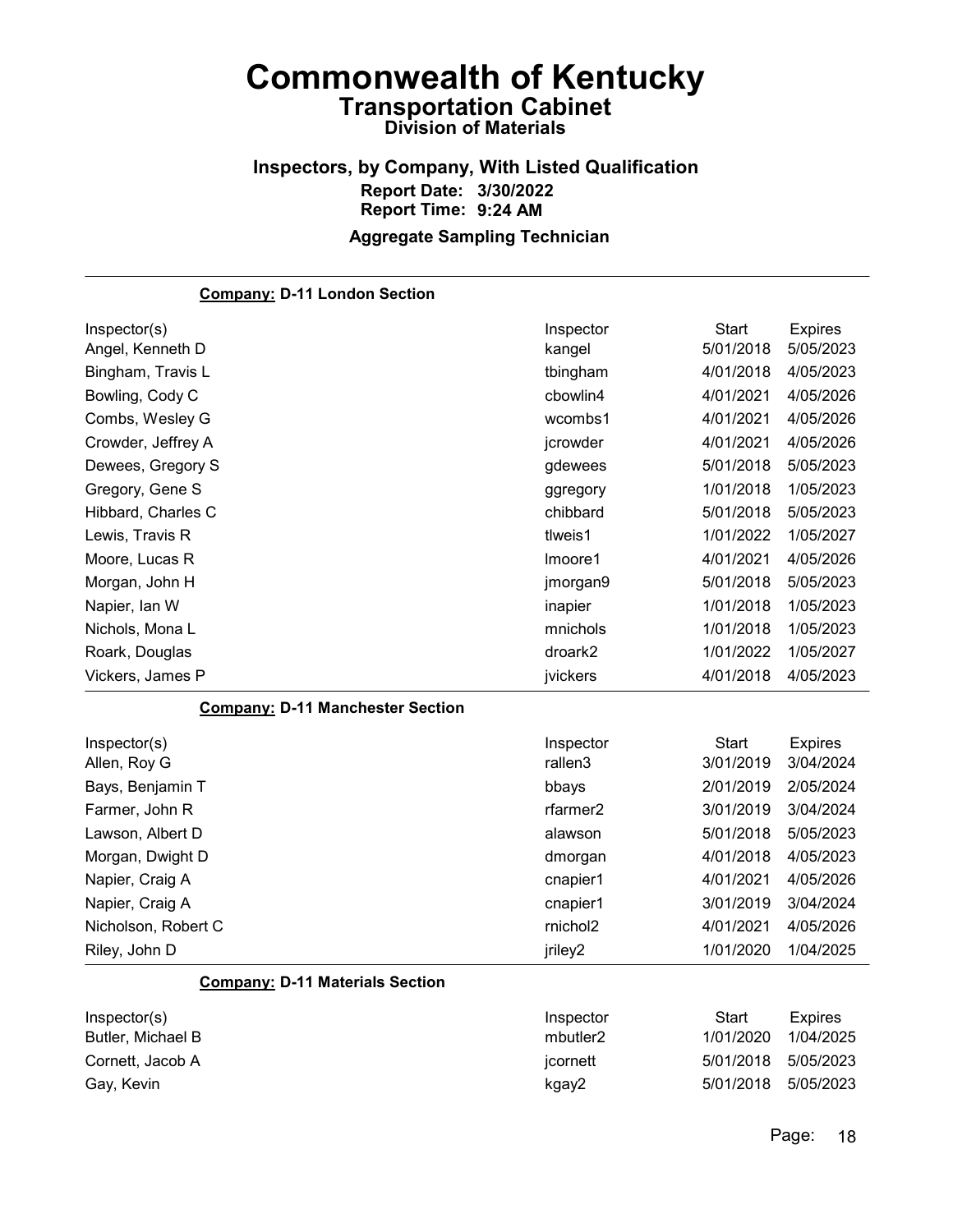## Inspectors, by Company, With Listed Qualification Report Date: 3/30/2022 Report Time: 9:24 AM

### Aggregate Sampling Technician

| Gilbert Jr., Luther A                     | Igilbert  | 5/01/2018    | 5/05/2023      |
|-------------------------------------------|-----------|--------------|----------------|
| Jarvis, Danny W                           | djarvis2  | 1/01/2020    | 1/04/2025      |
| Swafford, Kenneth                         | kswaffor  | 1/01/2020    | 1/04/2025      |
| <b>Company: D-11 Pineville Section</b>    |           |              |                |
| Inspector(s)                              | Inspector | <b>Start</b> | <b>Expires</b> |
| Ball II, James J                          | jball3    | 2/01/2020    | 2/04/2025      |
| Browning, James M                         | jbrowni4  | 2/01/2020    | 2/04/2025      |
| Collett, Chris A                          | ccollet2  | 5/01/2018    | 5/05/2023      |
| Gent, Frederick B                         | fgent     | 1/01/2020    | 1/04/2025      |
| Hensley, Shawn A                          | shensle2  | 5/01/2018    | 5/05/2023      |
| Kelly, Elmer B                            | ekelly    | 5/01/2018    | 5/05/2023      |
| Maguire, Joe                              | jmaguire  | 1/01/2020    | 1/04/2025      |
| Short, Troy B                             | tshort    | 5/01/2018    | 5/05/2023      |
| Young, Jeffery                            | jyoung11  | 5/01/2018    | 5/05/2023      |
| <b>Company: D-11 Williamsburg Section</b> |           |              |                |
| Inspector(s)                              | Inspector | <b>Start</b> | <b>Expires</b> |
| Bingham, John M                           | jbingha2  | 5/01/2018    | 5/05/2023      |
| Bowlin, Tommy L                           | tbowlin   | 1/01/2020    | 1/04/2025      |
| Hayes, Jonathan D                         | jhayes3   | 1/01/2020    | 1/04/2025      |
| Hughes Jr, Thomas L                       | thughes2  | 5/01/2018    | 5/05/2023      |
| Kilburn, David C                          | dkilburn  | 5/01/2018    | 5/05/2023      |
| Rains, Keith                              | krains    | 5/01/2018    | 5/05/2023      |
| Vaughn, Jerry                             | jvaughn2  | 5/01/2018    | 5/05/2023      |
| <b>Company: D-12 Materials Section</b>    |           |              |                |
| Inspector(s)                              | Inspector | <b>Start</b> | <b>Expires</b> |
| Anderson, Jeffrey                         | janders3  | 4/01/2018    | 4/05/2023      |
| Hamilton, Dustin S                        | dhamilt4  | 9/01/2019    | 9/04/2024      |
| Scarberry, Wayne L                        | wscarber  | 9/01/2019    | 9/04/2024      |
| Wright, Nick D                            | nwright   | 9/01/2019    | 9/04/2024      |
| <b>Company: D-12 Paintsville Section</b>  |           |              |                |
| Inspector(s)                              | Inspector | <b>Start</b> | <b>Expires</b> |
| Allen, Houston L                          | hallen    | 2/01/2020    | 2/04/2025      |
| Auxier, Johnathan S                       | jauxier   | 4/01/2018    | 4/05/2023      |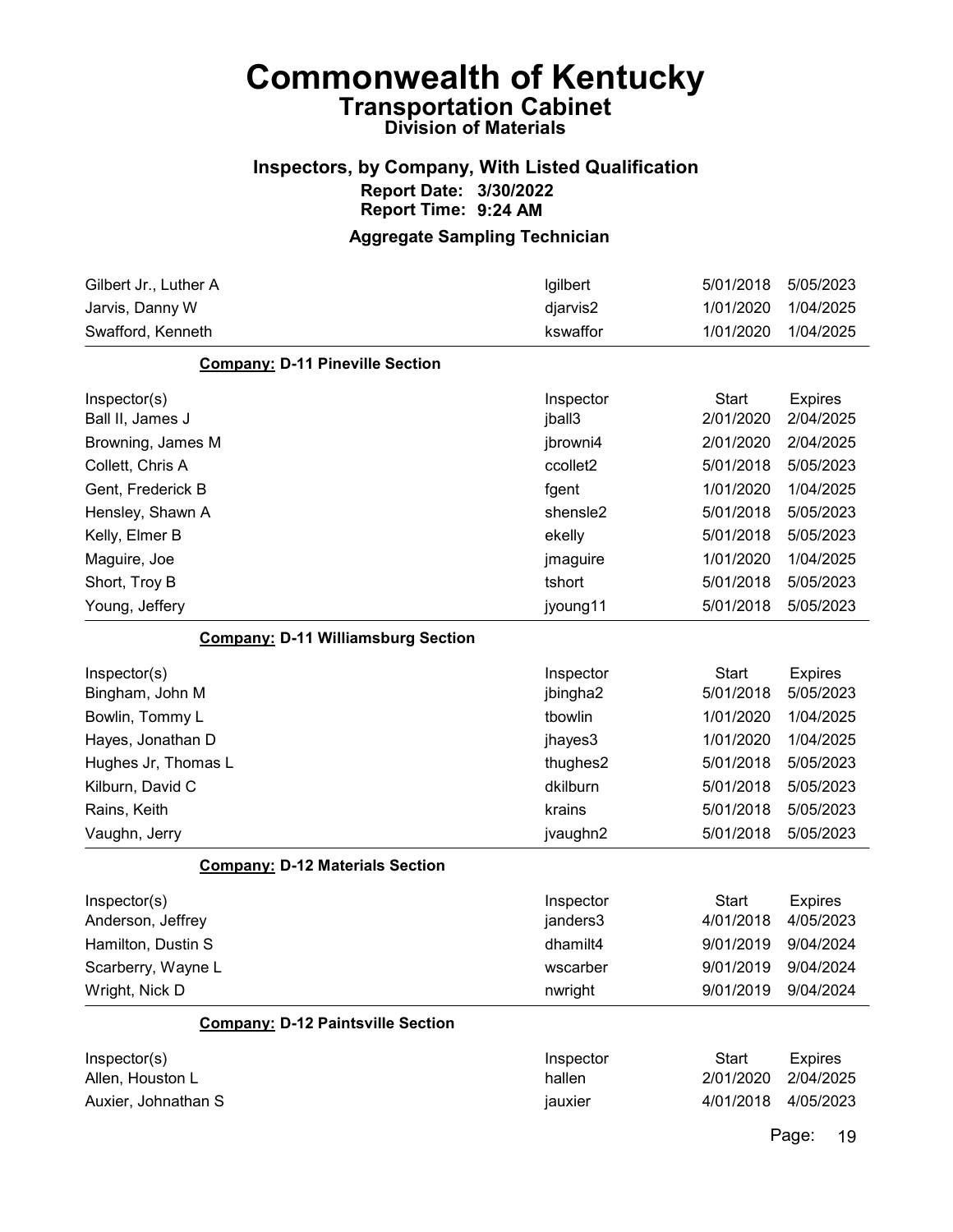## Inspectors, by Company, With Listed Qualification Report Date: 3/30/2022 Report Time: 9:24 AM

### Aggregate Sampling Technician

| Blevins, Michael D                     | mblevins             | 2/01/2018    | 2/05/2023      |
|----------------------------------------|----------------------|--------------|----------------|
| Fyffe, Jeffrey S                       | jfyffe               | 4/01/2018    | 4/05/2023      |
| Hall, Hunter R                         | hhall <sub>2</sub>   | 3/01/2019    | 3/04/2024      |
| Horn, Samuel D                         | shorn2               | 2/01/2020    | 2/04/2025      |
| Rice, Barry D                          | brice                | 2/01/2020    | 2/04/2025      |
| Segraves, Michael J                    | msegrave             | 4/01/2018    | 4/05/2023      |
| <b>Company: D-12 Pikeville Section</b> |                      |              |                |
| Inspector(s)                           | Inspector            | <b>Start</b> | <b>Expires</b> |
| Blackburn, Gene J                      | gblackbu             | 2/01/2020    | 2/04/2025      |
| Branham, Michael F                     | mbranham             | 4/01/2018    | 4/05/2023      |
| Fleming, Jayme Q                       | jfleming             | 4/01/2018    | 4/05/2023      |
| Gayheart, Brett T                      | bgayhear             | 2/01/2020    | 2/04/2025      |
| Hamilton, Donovan T                    | dhamilt <sub>8</sub> | 4/01/2018    | 4/05/2023      |
| Johnson, Larry W                       | ljohnso4             | 2/01/2020    | 2/04/2025      |
| Johnson, Tanner W                      | tjohnso9             | 2/04/2020    | 2/07/2025      |
| Kender, Christopher S                  | ckender              | 2/01/2020    | 2/04/2025      |
| Kender, Jared D                        | jkender              | 2/01/2020    | 2/04/2025      |
| Kendrick, Christopher D                | ckendric             | 9/01/2019    | 9/04/2024      |
| Kendrick, Tim P                        | tkendric             | 4/01/2018    | 4/05/2023      |
| Little, Lillian M                      | llittle              | 2/01/2020    | 2/04/2025      |
| Pinion, Brian K                        | bpinion              | 4/01/2018    | 4/05/2023      |
| Reynolds, Chris L                      | creynol2             | 2/01/2020    | 2/04/2025      |
| Springer, Drexel                       | dspringe             | 2/01/2020    | 2/04/2025      |
| Thacker, Barry M                       | bthacke2             | 4/01/2018    | 4/05/2023      |
| Componis D 42 Dreatenghing Cootion     |                      |              |                |

#### Company: D-12 Prestonsburg Section

| Inspector(s)        | Inspector | Start     | <b>Expires</b> |
|---------------------|-----------|-----------|----------------|
| Allen, James G      | jallen3   | 2/01/2020 | 2/04/2025      |
| Ball, Brittany A    | bball     | 4/01/2021 | 4/05/2026      |
| Crisp, Todd         | tcrisp    | 2/01/2020 | 2/04/2025      |
| Fitzpatrick, Ryan W | rfitzpat  | 2/01/2020 | 2/04/2025      |
| Hall, Randy L       | rhall6    | 4/01/2018 | 4/05/2023      |
| Kilburn, Paul D     | pkilburn  | 2/01/2020 | 2/04/2025      |
| Lafferty, Brian K   | blaffert  | 4/01/2018 | 4/05/2023      |
| Maynard, Nicholas B | nmaynard  | 4/01/2021 | 4/05/2026      |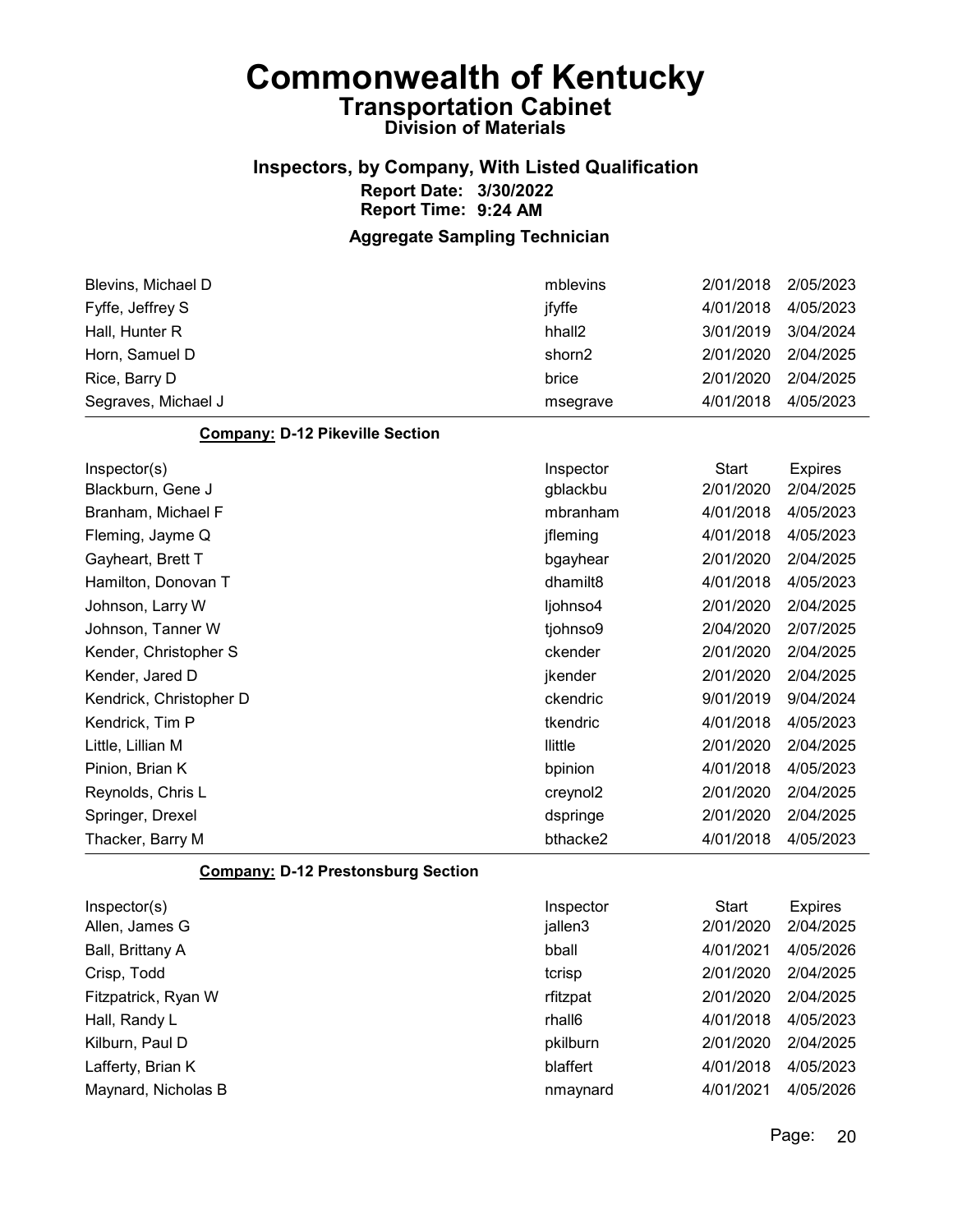## Inspectors, by Company, With Listed Qualification Report Date: 3/30/2022 Report Time: 9:24 AM

| McPeek, Kyle L           |                                          | kmcpeek            | 4/01/2021    | 4/05/2026      |
|--------------------------|------------------------------------------|--------------------|--------------|----------------|
| Newsome, Bishop J        |                                          | bnewsome           | 4/01/2021    | 4/05/2026      |
|                          | <b>Company: D-12 Whitesburg Section</b>  |                    |              |                |
| Inspector(s)             |                                          | Inspector          | <b>Start</b> | <b>Expires</b> |
| Fugate, Tony G           |                                          | tfugate            | 4/01/2018    | 4/05/2023      |
| Holbrook, Heath D        |                                          | hholbroo           | 9/01/2019    | 9/04/2024      |
| Lewis, Lonnie D          |                                          | llewis2            | 4/01/2018    | 4/05/2023      |
| Trent, Mark D            |                                          | mtrent             | 4/01/2018    | 4/05/2023      |
|                          | Company: DUPLICATE NAME - NO LONGER USED |                    |              |                |
| Inspector(s)             |                                          | Inspector          | <b>Start</b> | <b>Expires</b> |
| Oliver, Robert M         |                                          | roliver3           | 6/01/2018    | 6/05/2023      |
|                          | <b>Company: District Eight</b>           |                    |              |                |
| Inspector(s)             |                                          | Inspector          | <b>Start</b> | <b>Expires</b> |
| Goodwin, Tommy B         |                                          | tgoodwin           | 5/01/2018    | 5/05/2023      |
| Johnson, Barry           |                                          | bjohnso9           | 5/01/2018    | 5/05/2023      |
| Long, William D          |                                          | wlong <sub>2</sub> | 5/01/2018    | 5/05/2023      |
| Phelps, Michael E        |                                          | mphelps2           | 5/01/2018    | 5/05/2023      |
| Turpin, James W          |                                          | jturpin3           | 5/01/2018    | 5/05/2023      |
|                          | <b>Company: District Eleven</b>          |                    |              |                |
| Inspector(s)             |                                          | Inspector          | <b>Start</b> | <b>Expires</b> |
| Bishop, John P           |                                          | jbishop3           | 1/01/2018    | 1/05/2023      |
| Broughton, Christopher L |                                          | cbrought           | 5/01/2018    | 5/05/2023      |
|                          | Company: District Eleven - Crew No. 317  |                    |              |                |
| Inspector(s)             |                                          | Inspector          | <b>Start</b> | <b>Expires</b> |
| Meadors, Onnie           |                                          | omeadors           | 5/01/2018    | 5/05/2023      |
|                          | <b>Company: District Five</b>            |                    |              |                |
| Inspector(s)             |                                          | Inspector          | <b>Start</b> | <b>Expires</b> |
| Hamilton, Steve G        |                                          | shamilto           | 5/01/2018    | 5/05/2023      |
|                          | <b>Company: District Four</b>            |                    |              |                |
| Inspector(s)             |                                          | Inspector          | <b>Start</b> | <b>Expires</b> |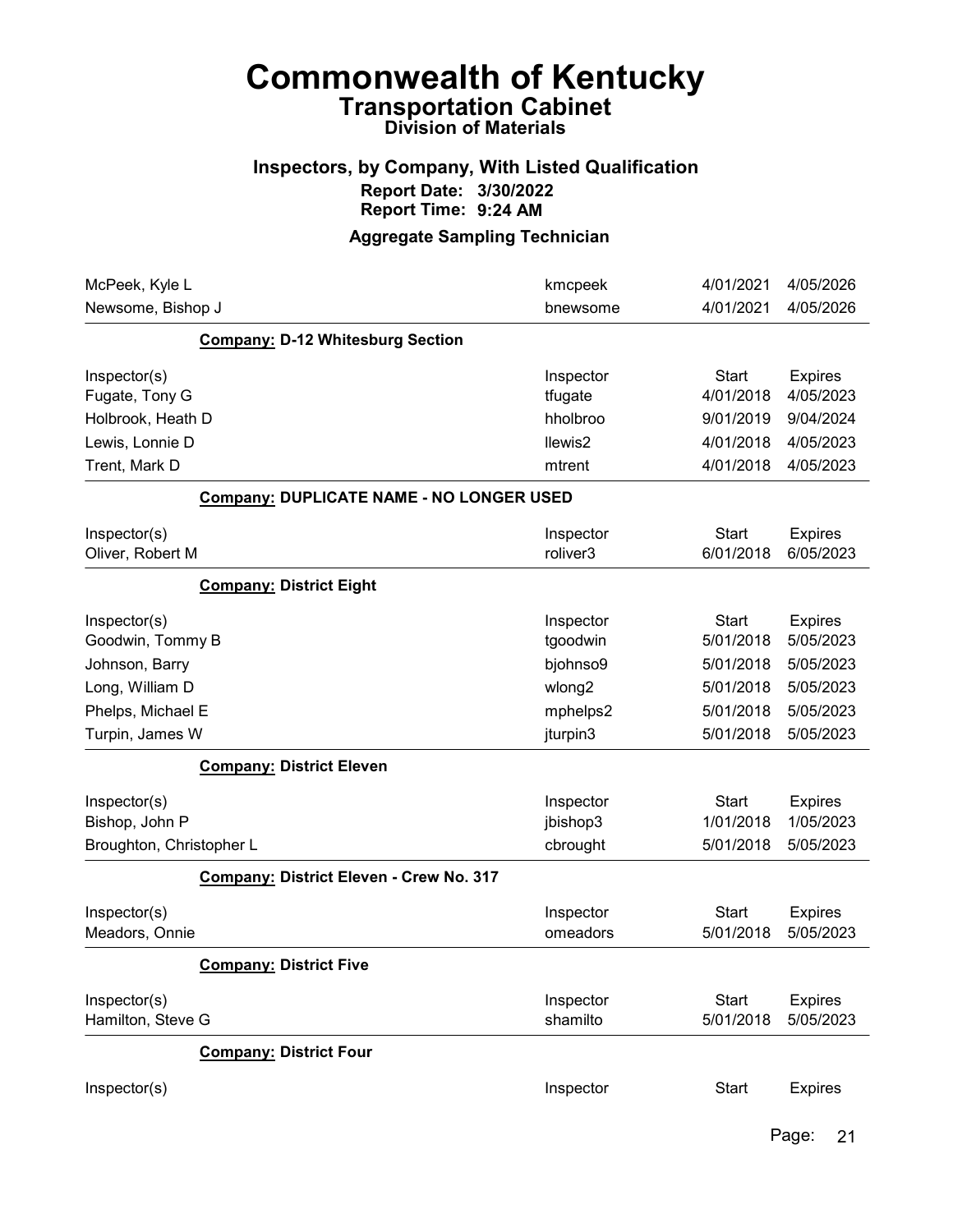## Inspectors, by Company, With Listed Qualification Report Date: 3/30/2022 Report Time: 9:24 AM

| Benningfield, Jeffery L       | jbenning             | 5/01/2018 | 5/05/2023      |
|-------------------------------|----------------------|-----------|----------------|
| Graham, Gilbert G             | ggraham              | 9/26/2019 | 9/29/2024      |
| Pennington, Steve             | spennin2             | 5/01/2018 | 5/05/2023      |
| <b>Company: District Nine</b> |                      |           |                |
| Inspector(s)                  | Inspector            | Start     | <b>Expires</b> |
| Waugh, Doug E                 | dwaugh               | 2/01/2018 | 2/05/2023      |
| <b>Company: District One</b>  |                      |           |                |
| Inspector(s)                  | Inspector            | Start     | <b>Expires</b> |
| Ballard, Keith E              | kballard             | 6/01/2018 | 6/05/2023      |
| Bishop, Walter                | wbishop              | 6/01/2018 | 6/05/2023      |
| Buchanan, Bobby R             | bbuchana             | 6/01/2018 | 6/05/2023      |
| Cavanaugh, Reggie M           | rcavanau             | 6/01/2018 | 6/05/2023      |
| Courtney, Robert              | rcourtne             | 6/01/2018 | 6/05/2023      |
| Croft, Terry                  | tcroft               | 6/01/2018 | 6/05/2023      |
| Dycus, Jr., James R           | jdycus               | 6/01/2018 | 6/05/2023      |
| Gibson, Harold W              | hgibson              | 6/01/2018 | 6/05/2023      |
| Green, Matthew M              | mgreen               | 1/01/2018 | 1/05/2023      |
| Hamil, Donald G               | dhamil               | 6/01/2018 | 6/05/2023      |
| Henderson, Jeff L             | jhenders             | 6/01/2018 | 6/05/2023      |
| Hicks, Sarah J                | shicks               | 1/01/2022 | 1/05/2027      |
| Ingrum, Tommy                 | tingrum              | 6/01/2018 | 6/05/2023      |
| Johnson, James S              | jjohnso7             | 6/01/2018 | 6/05/2023      |
| Jones, Brenda Q               | bjones7              | 6/01/2018 | 6/05/2023      |
| Keeling, David                | dkeelin2             | 6/01/2018 | 6/05/2023      |
| Morris, Phillip               | pmorris              | 6/01/2018 | 6/05/2023      |
| Patey, Billy G                | bpatey               | 6/01/2018 | 6/05/2023      |
| Quertermous, Jerrod S         | jquerte2             | 6/01/2018 | 6/05/2023      |
| Summers, William E            | wsummers             | 6/01/2018 | 6/05/2023      |
| Tucker, Steve B               | stucker <sub>2</sub> | 6/01/2018 | 6/05/2023      |
| Tyler, Ricky R                | rtyler               | 6/01/2018 | 6/05/2023      |
| Wiggins, Darren               | dwiggins             | 9/01/2019 | 9/04/2024      |
| Wilson, Greg                  | gwilson3             | 6/01/2018 | 6/05/2023      |
| Yarbrough, Kenneth J          | kyarbrou             | 6/01/2018 | 6/05/2023      |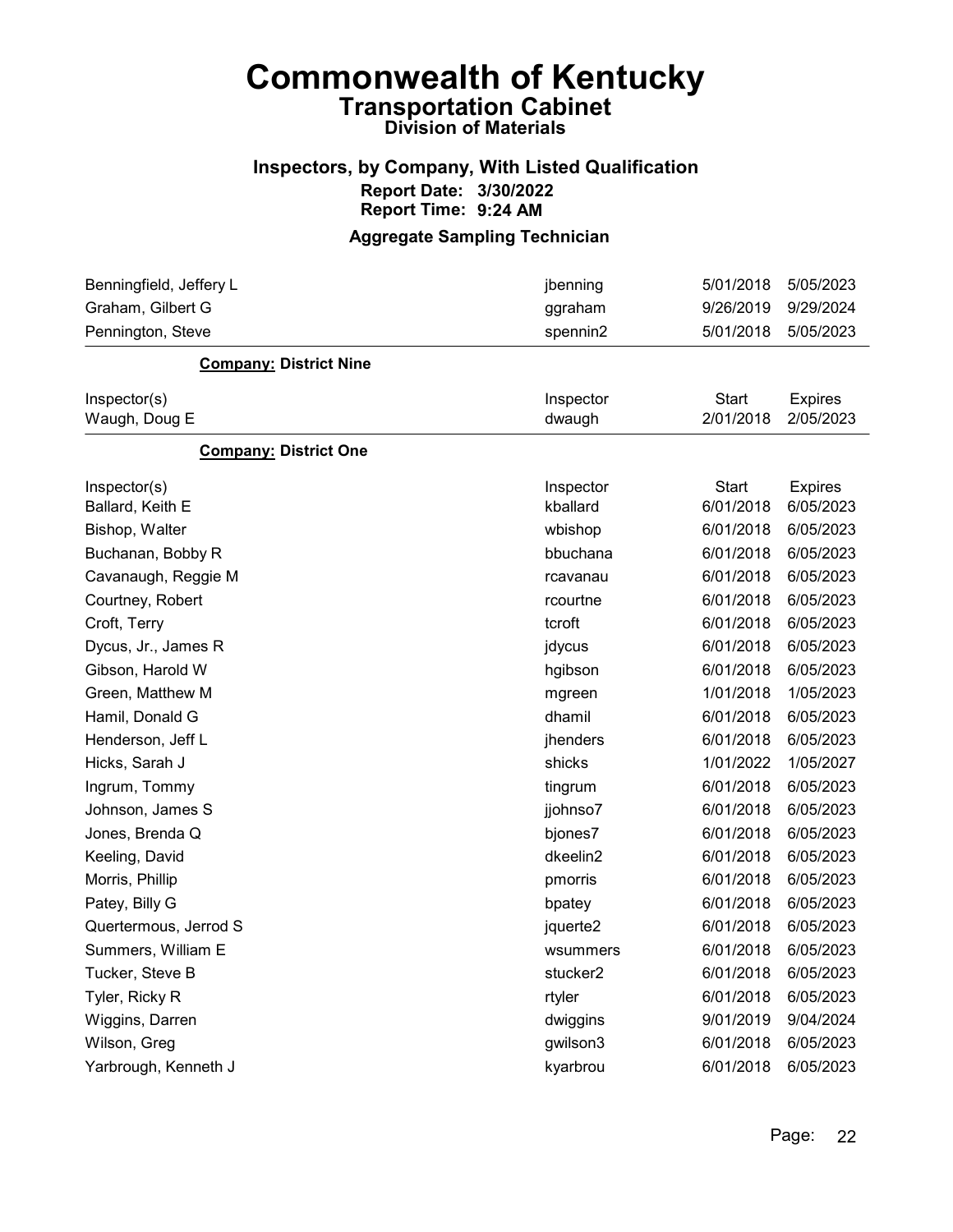## Inspectors, by Company, With Listed Qualification Report Date: 3/30/2022 Report Time: 9:24 AM

|                    | Company: District One - Crew No. 200 |           |              |                |
|--------------------|--------------------------------------|-----------|--------------|----------------|
| Inspector(s)       |                                      | Inspector | <b>Start</b> | <b>Expires</b> |
| Turner, Bradley C  |                                      | bturner   | 6/01/2018    | 6/05/2023      |
|                    | <b>Company: District Seven</b>       |           |              |                |
| Inspector(s)       |                                      | Inspector | <b>Start</b> | <b>Expires</b> |
| Claunch, Gerald W  |                                      | gclaunch  | 4/01/2021    | 4/05/2026      |
| Drury, Stephen B   |                                      | sdrury    | 2/19/2018    | 2/23/2023      |
| Hamlin III, Artman |                                      | ahamlin   | 9/01/2019    | 9/04/2024      |
|                    | <b>Company: District Six</b>         |           |              |                |
| Inspector(s)       |                                      | Inspector | <b>Start</b> | <b>Expires</b> |
| Bonar, Jacob A     |                                      | jbonar2   | 1/01/2020    | 1/04/2025      |
| Stephens, Laura B  |                                      | Istephen  | 5/01/2018    | 5/05/2023      |
|                    | <b>Company: District Three</b>       |           |              |                |
| Inspector(s)       |                                      | Inspector | <b>Start</b> | <b>Expires</b> |
| Cary, Shawn L      |                                      | scary     | 1/01/2018    | 1/05/2023      |
|                    | <b>Company: District Twelve</b>      |           |              |                |
| Inspector(s)       |                                      | Inspector | <b>Start</b> | <b>Expires</b> |
| Austin, Carl W     |                                      | caustin   | 5/01/2018    | 5/05/2023      |
| Copley, David J    |                                      | dcopley   | 5/01/2018    | 5/05/2023      |
| Lemaster, Ricky E  |                                      | rlemaste  | 5/01/2018    | 5/05/2023      |
|                    | <b>Company: District Two</b>         |           |              |                |
| Inspector(s)       |                                      | Inspector | <b>Start</b> | <b>Expires</b> |
| Travis, Steven W   |                                      | stravis   | 5/01/2018    | 5/05/2023      |
|                    | <b>Company: Ernst Enterprises</b>    |           |              |                |
| Inspector(s)       |                                      | Inspector | <b>Start</b> | <b>Expires</b> |
| Cain, Scott A      |                                      | scain     | 2/01/2018    | 2/05/2023      |
|                    | <b>Company: GPI</b>                  |           |              |                |
| Inspector(s)       |                                      | Inspector | <b>Start</b> | <b>Expires</b> |
| Smith, Douglas E   |                                      | dsmith7   | 2/01/2018    | 2/05/2023      |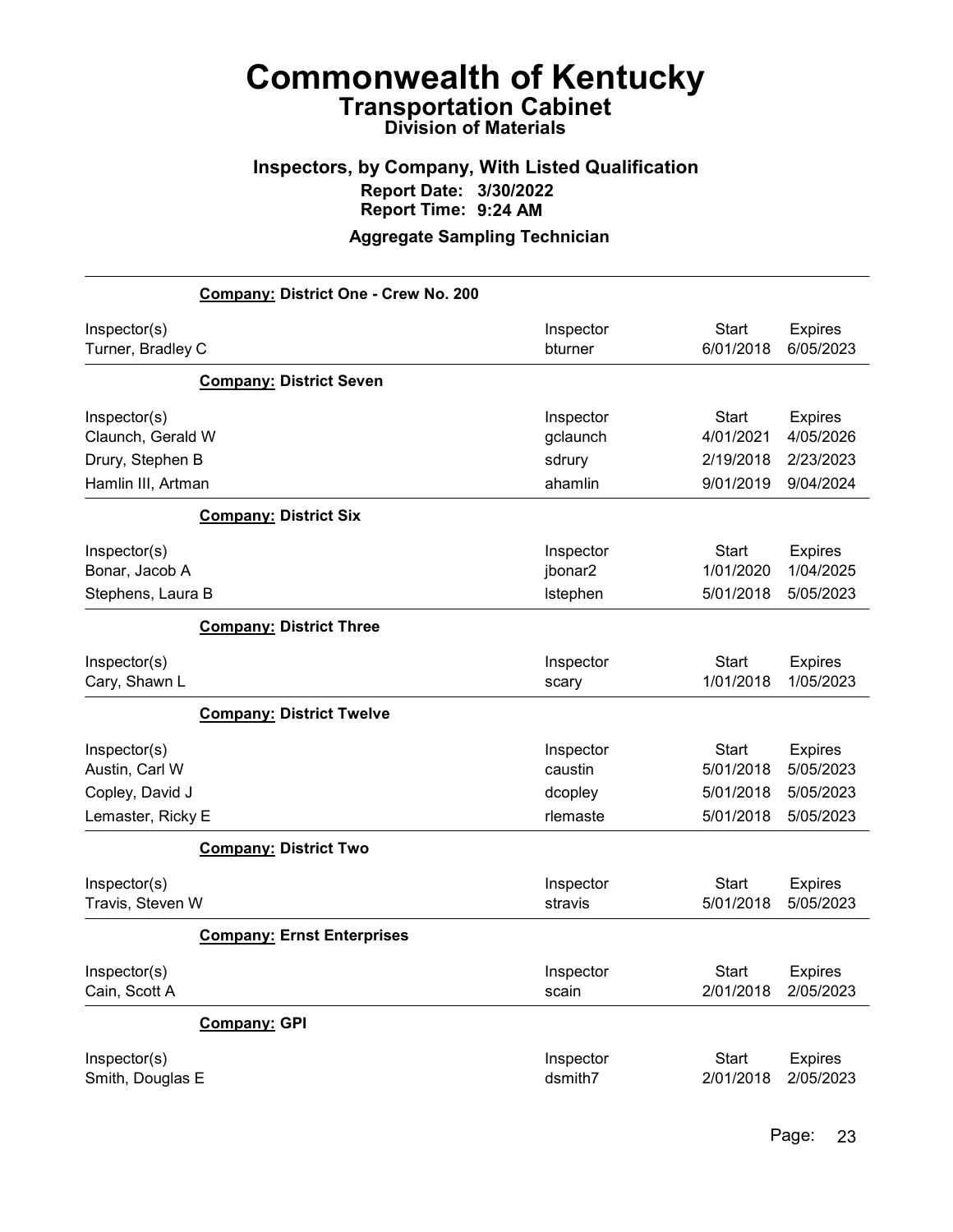### Inspectors, by Company, With Listed Qualification Report Date: 3/30/2022 Report Time: 9:24 AM Aggregate Sampling Technician

Company: GRW Engineers, Inc. Inspector(s) **Inspector** Start Expires Bruns, George R gbruns 1/01/2020 1/04/2025 Kreutzjans, Gregory A and the state of the state of the state of the state of the state of the state of the state of the state of the state of the state of the state of the state of the state of the state of the state of t Robinson, Randy M rrobinso 1/01/2020 1/04/2025 Winsett, Joel S jwinsett 1/01/2020 1/04/2025 Company: Gresham, Smith and Partners Inspector(s) **Inspector** Start Expires Riggs, Shawn P sriggs 2/01/2019 2/05/2024 Company: H.W. Lochner Inc. Inspector(s) **Inspector** Start Expires Rowley, Christopher R crowley 1/01/2020 1/04/2025 Company: HDR - Lexington Inspector(s) **Inspector** Start Expires Adams, Timothy R tadams 4/01/2021 4/05/2026 Carson, John F jcarson 1/27/2020 1/30/2025 Cravens, Emanuel D dcravens 1/01/2020 1/04/2025 Luebbers, Joseph L jluebbe2 1/01/2018 1/05/2023 Pennington, Scott D spenning 4/01/2021 4/05/2026 Stevens, Shane B sstevens 4/01/2021 4/05/2026 Tate, Cameron J ctate 4/01/2021 4/05/2026 Wheeler, Josh W jwheele3 1/01/2020 1/04/2025 Company: HDR - Louisville Inspector(s) **Inspector** Start Expires Akers, James A jakers 1/01/2020 1/04/2025 Ballard, Thomas K tballard 1/01/2020 1/04/2025 Daumen, Jr., Michael J mdaumen2 4/01/2021 4/05/2026 Edge, Byron K bedge 1/01/2020 1/04/2025 Holmes, Clinton D cholmes 1/01/2020 1/04/2025 Company: HDR - Madisonville Inspector(s) **Inspector** Start Expires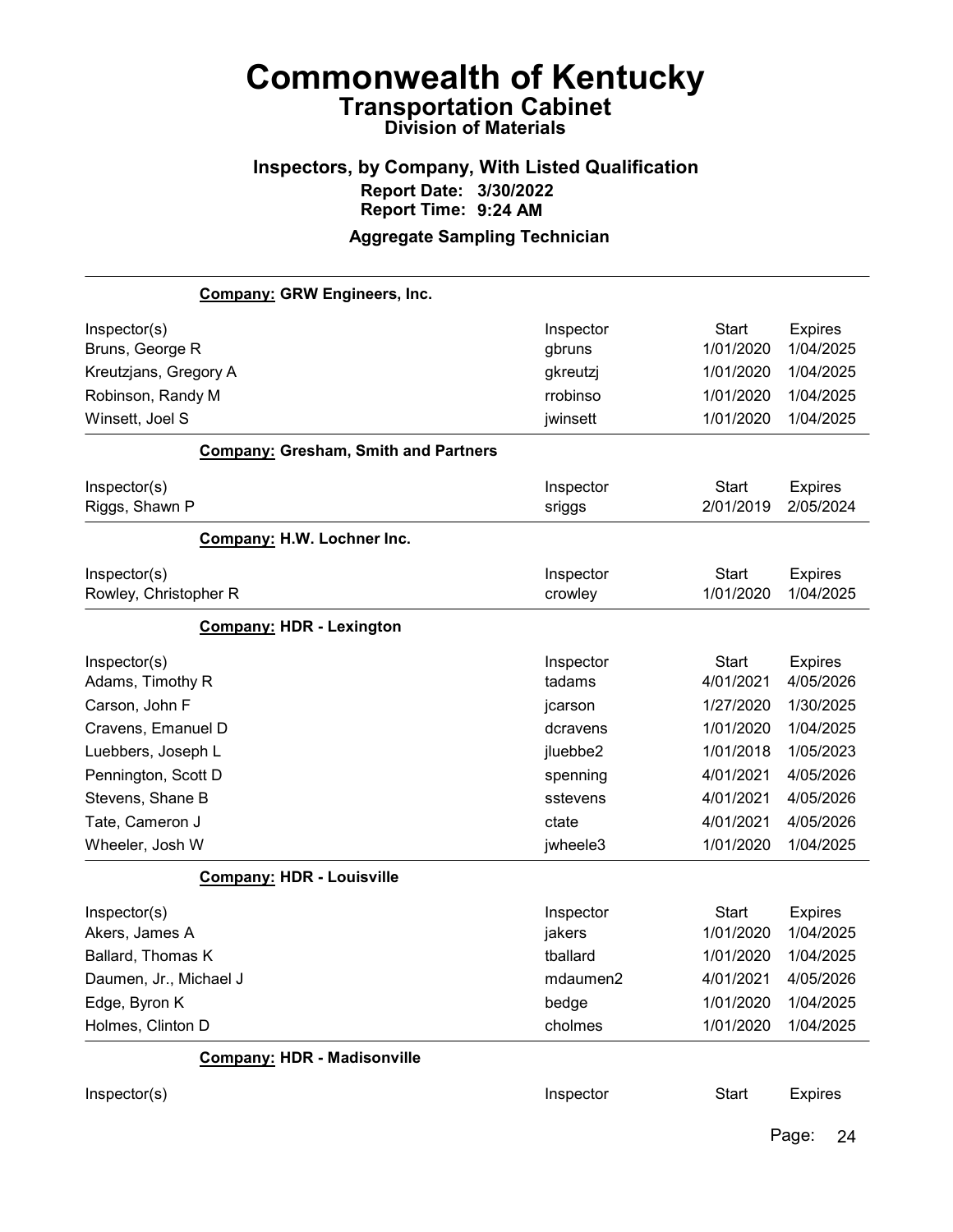## Inspectors, by Company, With Listed Qualification Report Date: 3/30/2022 Report Time: 9:24 AM

| Stanley, Chris R                                                                                             | cstanley                                               | 1/01/2018                                                        | 1/05/2023                                                          |
|--------------------------------------------------------------------------------------------------------------|--------------------------------------------------------|------------------------------------------------------------------|--------------------------------------------------------------------|
| <b>Company: HDR - Paducah</b>                                                                                |                                                        |                                                                  |                                                                    |
| Inspector(s)<br>Childers, Charles B<br>Potts, Kenneth K                                                      | Inspector<br>cchilder<br>kpotts2                       | Start<br>2/01/2020<br>5/01/2021                                  | <b>Expires</b><br>2/04/2025<br>5/05/2026                           |
| <b>Company: Hoeworx</b>                                                                                      |                                                        |                                                                  |                                                                    |
| Inspector(s)<br>Bryan, Jeffrey M<br>Cunningham, Janine M                                                     | Inspector<br>jbryan<br>jcunnin5                        | <b>Start</b><br>3/01/2019<br>3/01/2019                           | <b>Expires</b><br>3/04/2024<br>3/04/2024                           |
| <b>Company: Kapur and Associates</b>                                                                         |                                                        |                                                                  |                                                                    |
| Inspector(s)<br>Bond, Alan S<br>Taylor, Benamin D                                                            | Inspector<br>abond<br>btaylor7                         | Start<br>1/01/2020<br>1/01/2020                                  | <b>Expires</b><br>1/04/2025<br>1/04/2025                           |
| <b>Company: Lexington Fayette Urban County Governmen</b>                                                     |                                                        |                                                                  |                                                                    |
| Inspector(s)<br>Gillis, James<br>Mehnert, Russell P<br>Wallingford, Darrin L                                 | Inspector<br>jgillis<br>rmehnert<br>dwalling           | Start<br>1/01/2020<br>1/01/2020<br>1/01/2020                     | <b>Expires</b><br>1/04/2025<br>1/04/2025<br>1/04/2025              |
| <b>Company: Lochmueller Group</b>                                                                            |                                                        |                                                                  |                                                                    |
| Inspector(s)<br>Brinegar, Samuel M<br>Dolt III, Frederick (Corey) C<br>Douglas, Mason S<br>Ramirez, Justin A | Inspector<br>sbrinega<br>fdolt<br>mdougla2<br>jramirez | <b>Start</b><br>5/01/2021<br>5/01/2021<br>5/01/2021<br>5/01/2021 | <b>Expires</b><br>5/05/2026<br>5/05/2026<br>5/05/2026<br>5/05/2026 |
| <b>Company: Lochner</b>                                                                                      |                                                        |                                                                  |                                                                    |
| Inspector(s)<br>Cooper, Michael (Mike) L<br>Holder, Edwin V<br>Price, Larry D                                | Inspector<br>mcooper2<br>eholder<br>Iprice             | <b>Start</b><br>2/01/2019<br>1/01/2020<br>1/01/2020              | <b>Expires</b><br>2/05/2024<br>1/04/2025<br>1/04/2025              |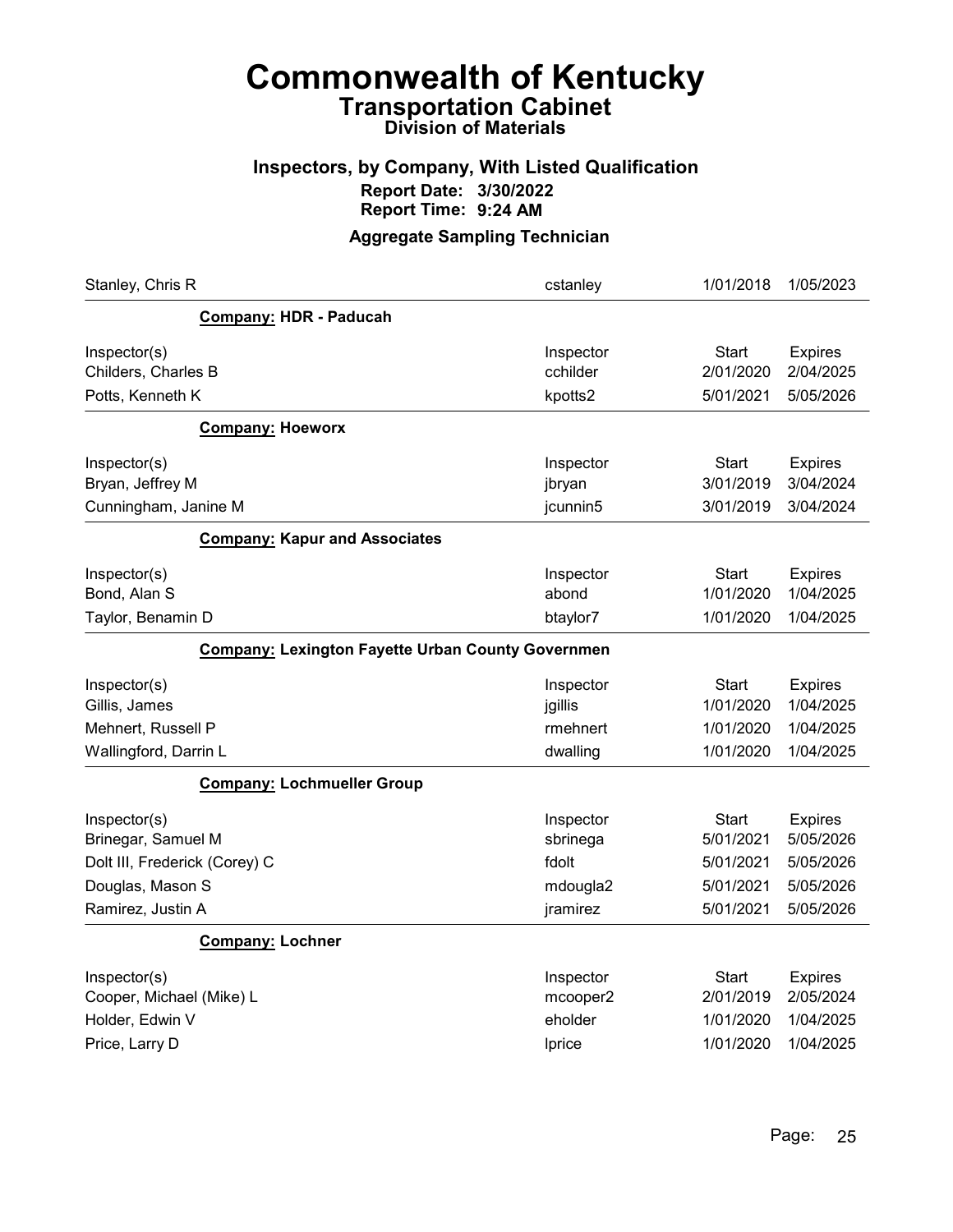### Inspectors, by Company, With Listed Qualification Report Date: 3/30/2022 Report Time: 9:24 AM Aggregate Sampling Technician

# Company: Lochner Engrs Inspector(s) **Inspector** Start Expires Connors, Anthony W aconners 1/01/2020 1/04/2025 McKee, Kirk A kmckee 1/01/2020 1/04/2025 Smoot, Gregory A gsmoot 1/01/2020 1/04/2025 Company: Louisville Metro Government Inspector(s) **Inspector** Start Expires Barnes, Ronald P rbarnes2 1/01/2020 1/04/2025 Barr, Gerald F gbarr 1/01/2018 1/05/2023 Giovenco, Todd J tgiovenc 1/01/2020 1/04/2025 Montgomery, Bobby R bmontgom 2/25/2019 2/29/2024 Rohrman, Ronald rrohrman 1/01/2018 1/05/2023 Schnaus, Timothy W tschnaus 1/01/2020 1/04/2025 Sullivan, Leonard M lsulliva 1/01/2020 1/04/2025 Taylor, Levi J ltaylor5 1/01/2019 1/05/2024 Company: Louisville Metro Public Works Inspector(s) **Inspector** Start Expires Haas, Charles chaas 1/01/2020 1/04/2025 Company: Michael Baker Jr. Inc. Inspector(s) **Inspector** Start Expires Collins, Larry S lcollins 1/01/2019 1/05/2024 Greene, Shawn L **Shawn L** Shawn L sgreene 50 and the state of the square square to the square to the square to the square to the square to the square to the square to the square to the square to the square to the square to Greene, Shawn L **Shawn L** sgreene 31/01/2019 1/05/2024 Company: Palmer Engineering Inspector(s) **Inspector** Start Expires Arlinghaus, Matthew J **Matthew J** marlingh 4/01/2021 4/05/2026 Reichert, Zachary J zreicher 4/01/2021 4/05/2026 Company: Parsons Transportation Group, Inc. Inspector(s) **Inspector** Start Expires Leslie, Janice L jleslie 1/01/2022 1/05/2027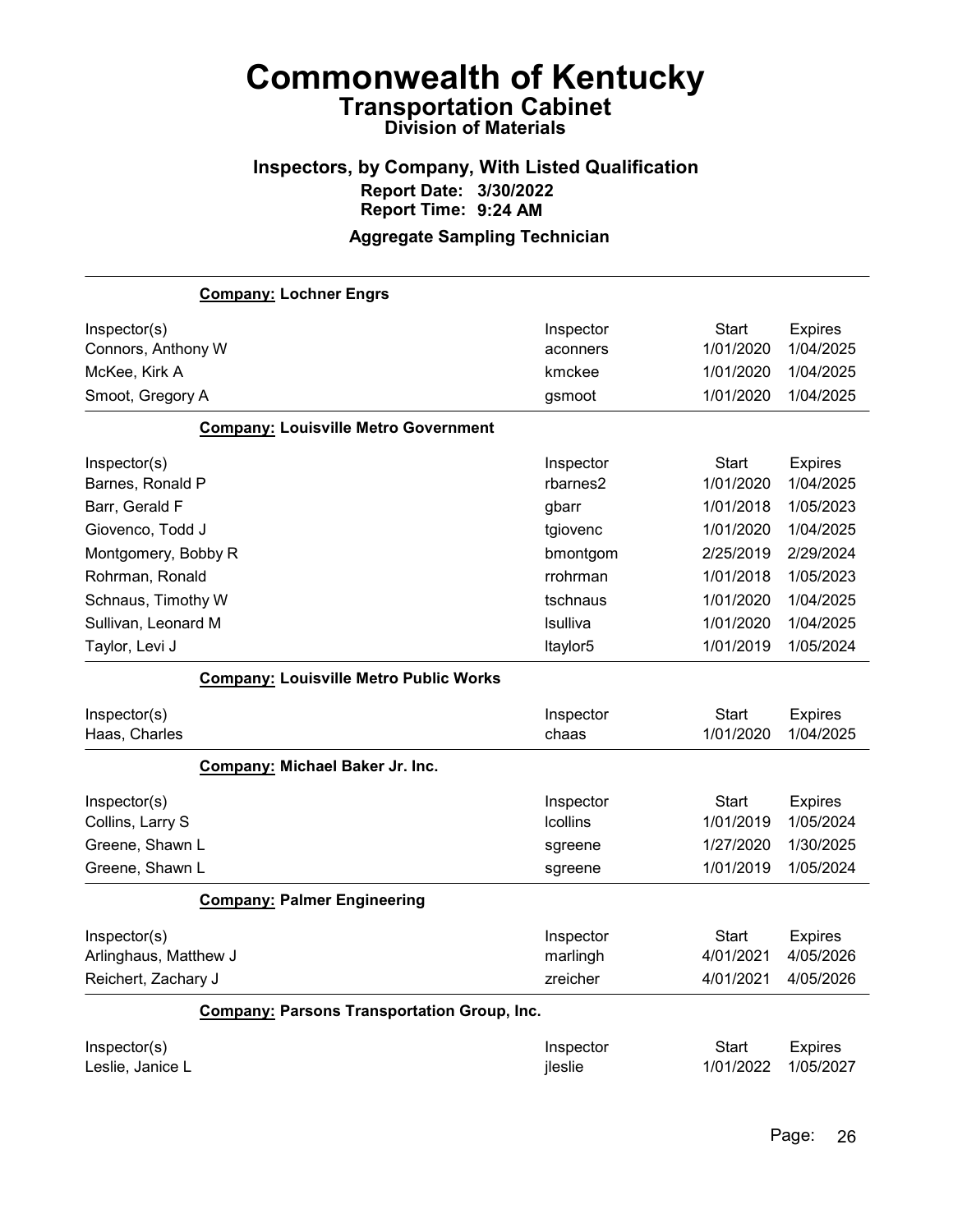# Inspectors, by Company, With Listed Qualification Report Date: 3/30/2022 Report Time: 9:24 AM

|                   | Company: QK4                                      |           |              |                |
|-------------------|---------------------------------------------------|-----------|--------------|----------------|
| Inspector(s)      |                                                   | Inspector | <b>Start</b> | <b>Expires</b> |
| Hubbard, George A |                                                   | ghubbard  | 1/01/2018    | 1/05/2023      |
| Lewis, Joseph M   |                                                   | jlewis4   | 1/01/2022    | 1/05/2027      |
| New, William C    |                                                   | cnew      | 5/01/2018    | 5/05/2023      |
| New, William C    |                                                   | cnew      | 1/01/2018    | 1/05/2023      |
|                   | <b>Company: Quality Control Services</b>          |           |              |                |
| Inspector(s)      |                                                   | Inspector | <b>Start</b> | <b>Expires</b> |
| Myers, Matthew C  |                                                   | mmyer2    | 1/01/2020    | 1/04/2025      |
| Pahlevani, Reza   |                                                   | rpahleva  | 1/01/2020    | 1/04/2025      |
| Yantes, Jeremy S  |                                                   | jyantes   | 1/01/2020    | 1/04/2025      |
|                   | <b>Company: Rogers Group - Oldham Stone</b>       |           |              |                |
| Inspector(s)      |                                                   | Inspector | <b>Start</b> | <b>Expires</b> |
| Peyton, Charlie D |                                                   | cpeyton   | 4/01/2021    | 4/05/2026      |
|                   | Company: S&ME Inc.                                |           |              |                |
| Inspector(s)      |                                                   | Inspector | <b>Start</b> | <b>Expires</b> |
| Wilson, Scott A   |                                                   | swilson2  | 1/01/2018    | 1/05/2023      |
|                   | Company: S&ME, Inc.                               |           |              |                |
| Inspector(s)      |                                                   | Inspector | <b>Start</b> | <b>Expires</b> |
| Honeycutt, Ryan C |                                                   | rhoneycu  | 2/25/2019    | 2/29/2024      |
| Spivey, Jim S     |                                                   | jspivey2  | 2/25/2019    | 2/29/2024      |
| Stump, Ricky J    |                                                   | rstump    | 2/25/2019    | 2/29/2024      |
|                   | <b>Company: Stantec Consulting Services, Inc.</b> |           |              |                |
| Inspector(s)      |                                                   | Inspector | <b>Start</b> | <b>Expires</b> |
| Click, Daniel B   |                                                   | dclick    | 2/03/2020    | 2/06/2025      |
| Guess, Jonathan D |                                                   | jguess    | 6/01/2018    | 6/05/2023      |
| Hartley, Daniel T |                                                   | dhartley  | 1/06/2020    | 1/09/2025      |
| Stevens, Mark R   |                                                   | msteven3  | 2/01/2018    | 2/05/2023      |
|                   | <b>Company: Strand Associates, Inc.</b>           |           |              |                |
| Inspector(s)      |                                                   | Inspector | <b>Start</b> | <b>Expires</b> |